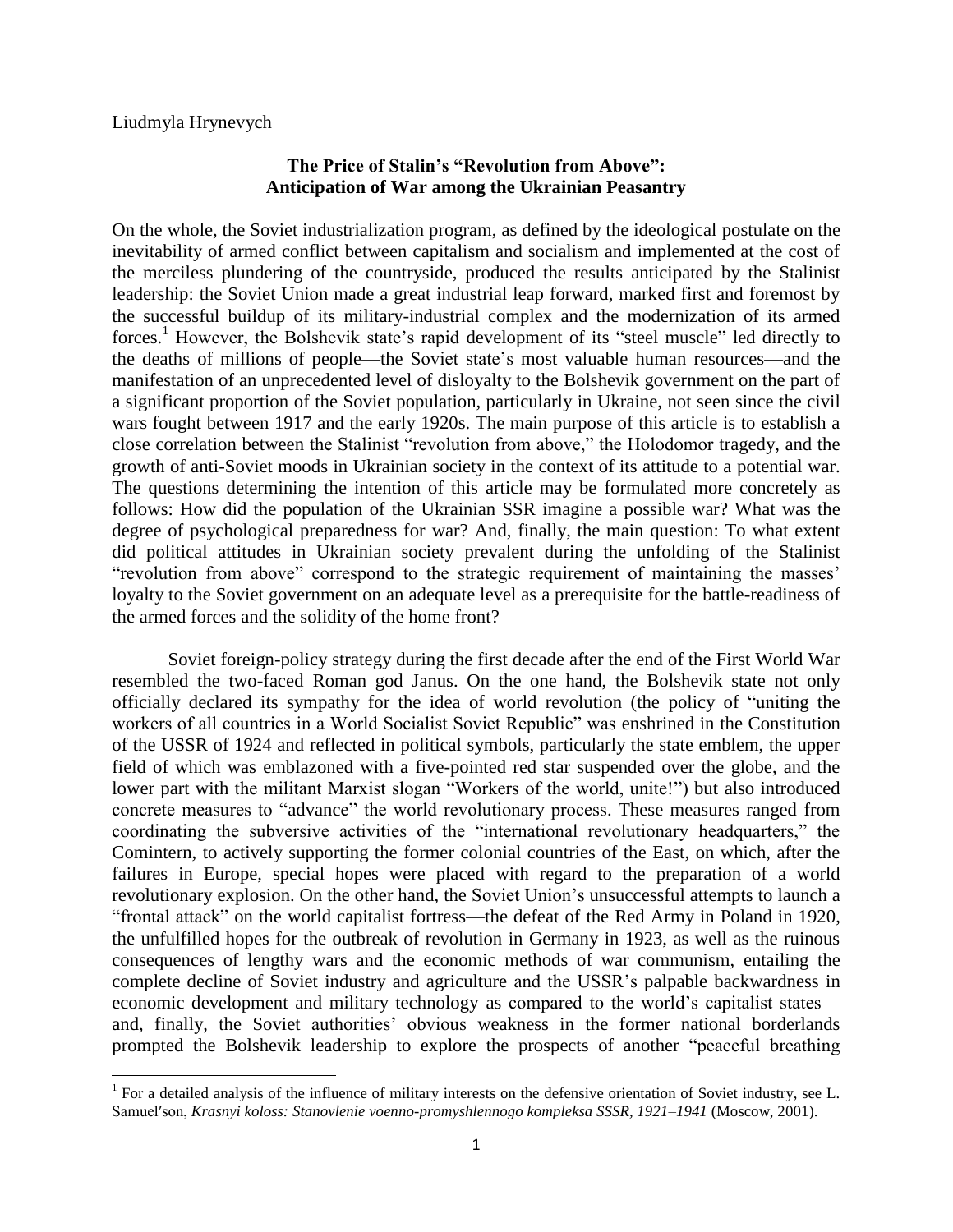space" in order to gather its strength for future armed conflicts. This was the gist of the idea that Stalin expressed publicly in late December 1924: the possibility of the victory of socialism in one country<sup>2</sup> and the gradual modification of official Soviet propaganda from a revolutionary offensive orientation to a defensive one. Clearly, this did not go unremarked by the governments of the capitalist countries, quite a few of which had begun preparing to grant diplomatic recognition to the Soviet Union, content to turn a blind eye both to the reign of political terror in that country and to the desperate attempts of governments-in-exile, including that of the Ukrainian People's Republic (UNR), to hinder the international legitimization of Bolshevism.

While declaring its sympathy for the cause of peace, the Soviet Union (like most countries at the time) was preparing for war, feverishly seeking opportunities to modernize its economy rapidly, above all by developing a comprehensive military-industrial complex. At first, particular hopes in this regard were invested in Weimar Germany, with which the USSR secretly cooperated in the military sphere throughout the 1920s, in violation of the Treaty of Versailles. But the Germans did not justify the Bolsheviks' expectations as generous investors in the Soviet economy, limiting themselves to using the proletarian state as a base for testing new types of weapons and training military specialists.<sup>3</sup> Fully realizing that in conditions of capitalist encirclement it was pointless to seek other potential investors in Soviet military industry, the Bolshevik leadership decided to create, within a short period of time, an effective system of military-industrial mobilization, mainly on the basis of domestic resources, involving above all the "petty-bourgeois stratum" of society—the peasants, who were producing practically the only "Soviet product" convertible on the world market at the time—grain. The direct dependence of the USSR's defense capacity on accelerated industrialization was also insistently noted by Soviet military strategists. For example, in his "Speech on Defense" in early 1927, Mikhail Tukhachevsky, commander in chief of the Red Army, declared forthrightly: "At the present time, neither the USSR nor the Red Army is ready for war…. Our capacity to wage a protracted war will begin to increase only a number of years after the industrialization of the country attains new and greater achievements."<sup>4</sup>

Unyielding pressure on the countryside, which began escalating in early 1928, was preceded by large-scale psychological preparation: throughout 1927, Soviet propaganda aggressively exaggerated the notion of an impending threat of war against the USSR by a coalition of capitalist states. Indeed, the year 1927 was marked by certain international complications pertaining to the Soviet Union. In April of that year, the Bolshevik leadership was yet again disillusioned with regard to prospects of global revolution, this time as a result of the Kuomintang's victory over the Chinese communists. In May, following the discovery that members of the Soviet trade delegation in London were engaged in subversive activities, the government of Joseph Austen Chamberlain accused Moscow of interfering in the internal affairs of Great Britain and initiated a conference of the foreign ministers of Belgium, France, Germany, Great Britain, Italy, and Japan, held in June 1927 in Geneva (during a session of the League of

l

<sup>2</sup> *Pravda*, 20 December 1924.

<sup>3</sup> For a detailed discussion of this, see Iu. L. D′iakov and T. S. Bushueva, *Fashistskii mech kovalsia v SSSR: Krasnaia Armiia i reikhsver. Tainoe sotrudnichestvo, 1922–1933. Neizvestnye dokumenty* (Moscow, 1992); O. T. Shevchenko, "Viis′kovo-tekhnichne spivrobitnytstvo Chervonoï armiï i reikhsvera (1922–1933)" (Candidate of Historical Sciences dissertation, Kyiv, 2003).

<sup>4</sup> Rossiiskii gosudarstvennyi voennyi arkhiv (hereafter RGVA), fond 33988, op. 2, d. 671, fol. 140.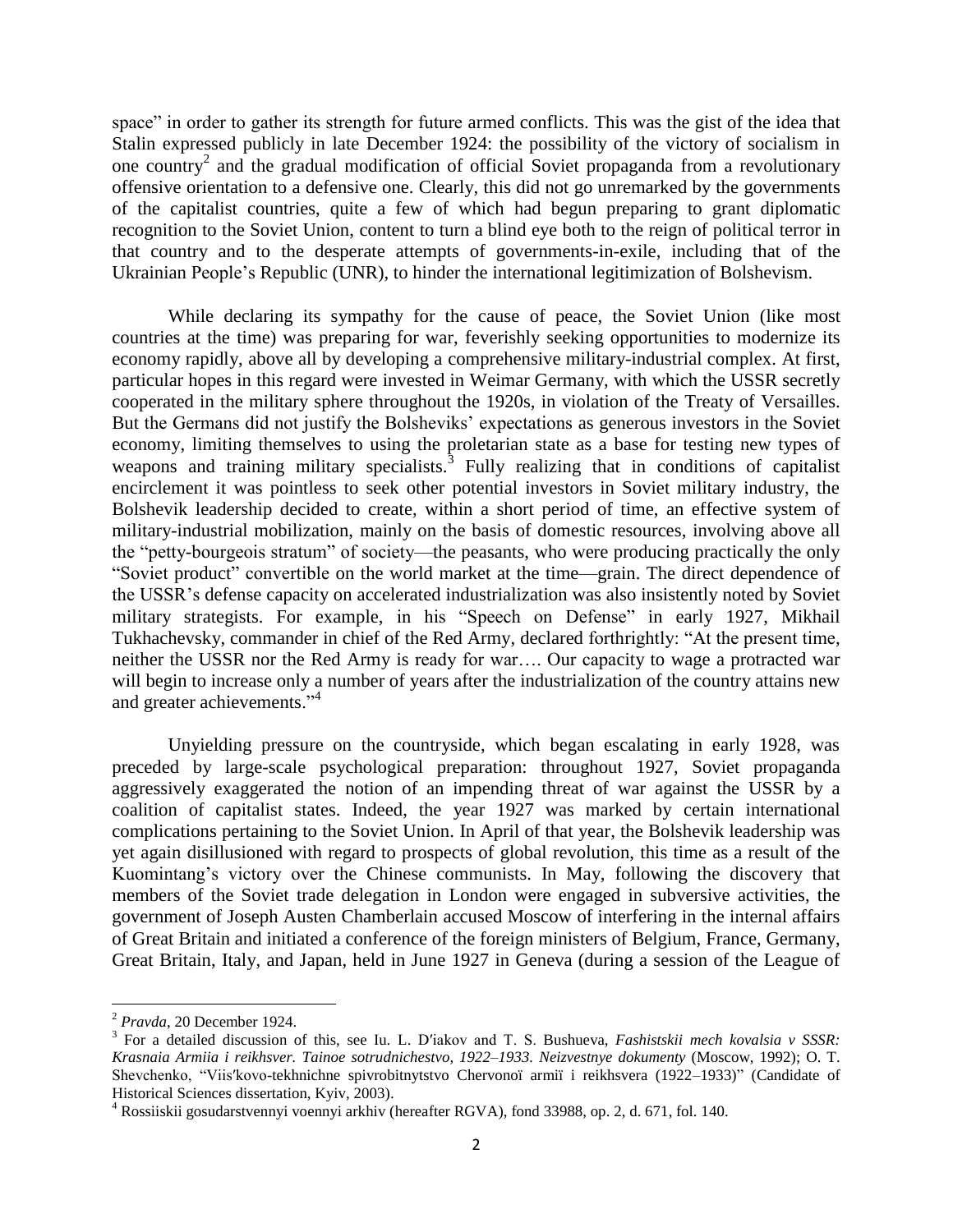Nations), at which it proposed joint efforts against "Comintern propaganda." Although the Intelligence Directorate of the Workers' and Peasants' Red Army considered the prospect of military attack on the USSR in 1927 unlikely,<sup>5</sup> the Soviet political leadership went all out in promoting a "war psychosis" in the country, seeking every which way to "expose" the subversive intentions of the capitalists and contrasting them with the Soviet Union's peaceloving initiatives, such as the thoroughly populist (for the time) draft of an international convention on general, complete, and immediate disarmament. This broadly conceived propaganda campaign had an utterly pragmatic thrust: it not only morally prepared Soviet society for another round of "belt-tightening" in the form of increased expenditures on industrialization and development of the defense industry but also anticipatorily and more deeply probed the degree of the masses' loyalty to the Soviet authorities and their psychological readiness to make certain sacrifices for the sake of preserving peace.

The "war scare" of 1927 showed, on the contrary, that the Ukrainian public was psychologically exhausted by previous wars and wanted to maintain peace. The latter desire was also indirectly attested by a short-lived equilibrium in Soviet Ukraine between the authorities and the population, although it was maintained only by the achievements of the liberal reforms implemented in the 1920s. In fact, at this time loyalty to the Bolshevik government—at least on the part of the prevailing mass of the Ukrainian peasantry—was mainly forced and based on the following principle: "We have become accustomed, life has become better, one can manage."<sup>6</sup> The extent to which this peaceful coexistence was conditional and the degree to which the antiwar mood expressed by the Ukrainian population was situational became clear with the beginning of Stalin's "revolution from above." This process not only brought to the surface profound feelings of non-acceptance of the existing political regime and steadfast hostility toward it but also fostered the transformation of the idea of a future war into a genuine idée fixe for a significant part of the population, above all the peasantry, which began pinning its hopes for the fall of communist rule precisely and exclusively on war.

The extraordinary measures implemented in the countryside in the winter of 1928 massive grain requisitions, along with the pressing exploitation of agricultural tax arrears, insurance collections, seed loans, and the launch of financial campaigns in the form of selftaxation and bond sales to improve agriculture—gave rise in and of themselves to the Ukrainian peasantry's firm conviction that war was imminent. Observing the plenipotentiary party emissaries, thousands of whom had inundated the Ukrainian countryside, where they in fact supplanted Soviet government bodies, and noting the endless state grain deliveries, the peasants assumed that war was about to break out and that the Soviet authorities—Moscow—were either trying to buy off the capitalist countries with "grain gold" or rushing to establish food reserves at the expense of Ukraine, which they would undoubtedly have to evacuate. In the mass consciousness of this period, the country most likely to attack the USSR was "bourgeois, landowning Poland," relations with which, especially after Józef Piłsudski's seizure of power, remained tense, and which official Soviet propaganda portrayed as a bellicose and, above all, an implacable enemy of the Soviet order. An added irritant for both the Soviet leadership and its foes was unquestionably the presence on Polish territory of the émigré UNR government, headed

<sup>&</sup>lt;sup>5</sup> RGVA, fond 33988, op. 3, d. 126, fol. 26.

<sup>6</sup> Tsentral′nyi derzhavnyi arkhiv hromads′kykh ob'iednan′ Ukraïny (hereafter TsDAHOUkraïny), fond 1, op. 20, spr. 2532, fol. 5.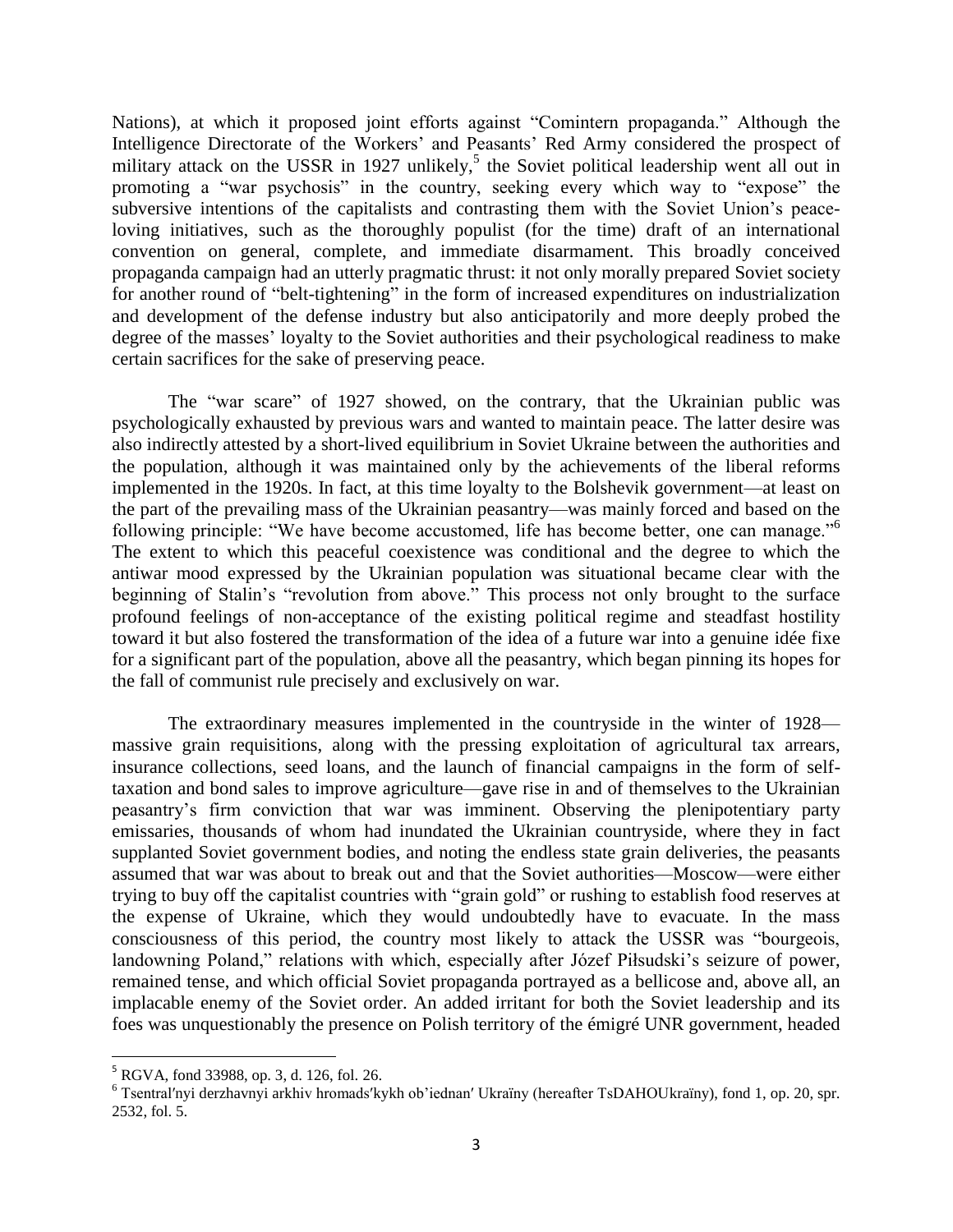by Andrii Livytsky, which had cooperated militarily with the Poles in the struggle against Bolshevism.

Starting in the summer of 1928, the worsening sociopolitical situation in the Ukrainian republic—famine in the southern regions, which were stricken by drought and grain requisitions, as well as the rise of active resistance to the authorities, including numerous incidents in which Soviet activists were beaten, ongoing "women's work stoppages" (*volynky*) in the countryside, and starving people demonstrating near empty shops in cities—further exacerbated the feeling that war was imminent. With lightning speed, fantastic rumors that Poland had declared war on the USSR began circulating throughout Ukraine's rural regions, sparking widespread fear and panic buying of provisions. The general situation was described in a letter to the newspaper *Radians′ke selo* (Soviet Village) by a resident of the village of Mykhailivka, Kryve Ozero county, Pervomaisk district: "'War! War!' shouted our peasants for two whole days and flocked to the cooperative for groceries. The KNS [Committee of Poor Peasants] took an active part in this. In two days they cleared out the cooperative, each taking two or three poods of salt and a half-pood of gas [kerosene], so that it would suffice for the whole war. Everyone is crying, and reports arrive as if by telegraph: 'The Poles are already in Velykyi Bobryk!' 'Bobryk has already been taken!' 'They are advancing directly on Mykhailivka!' No one knows what to do—flee or stay."

The letter writer's comment about the peasants' intentions to abandon their homes was an obvious exaggeration: distraught and embittered by the endless state grain requisitions and the escalation of repressions against the Ukrainian peasantry, the poor peasants in particular, who were the first to feel the pangs of starvation in 1928, not only had no intention of abandoning their farms but waited practically on tenterhooks for the Poles to arrive, associating them with the prospect of throwing off the "Soviet iron yoke."<sup>8</sup> Among the recorded comments made by peasants in 1928 were the following: "In two months the Poles will arrive in Ukraine, and that will be the end of grain requisitions<sup>"'</sup>, "We have no grain because the authorities are shipping it to Moscow, and they are shipping it out because they know that they will soon lose Ukraine. Well, never mind, the time is coming for them to take to their heels."<sup>10</sup> Peasant expectations that Ukrainian political sovereignty would be restored in the course of Poland's war against the USSR were also a distinctive feature of reports drawn up by Soviet special services and political bodies. In a letter written in July 1928 to *Krest′ianskaia gazeta* (Peasant Newspaper), a village correspondent (*sil′kor*) based in Ivankviv county, Volyn district, recounted that local kulaks (Ukr. *kurkuli*) walking past a church would doff their caps and pray for Andrii Livytsky "to make haste to Ukraine.<sup>"11</sup> In early August, the villages of the Shepetivka district were rife with rumors that the Poles were willingto proclaim Ukraine independent.<sup>12</sup>At the same time, a rumor began circulating in the town of Liubar, Berdychiv district, according to which Warsaw was planning to convene an important session of the Polish parliament after which the Bolsheviks were supposed to leave Ukrainian territory without a fight. Ukraine was to be proclaimed an

 $<sup>7</sup>$  Derzhavnyi arkhiv Kharkivs' koï oblasti (hereafter DAKhO), fond 5, op. 1, spr. 43, fol. 80.</sup>

<sup>8</sup>DAKhO, fond 5, op. 1, spr. 43, fol. 79.

<sup>&</sup>lt;sup>9</sup> TsDAHO Ukraïny, fond 1, op. 20, spr. 2775, fol. 115.

 $^{10}$ TsDAHO Ukraïny, fond 1, op. 20, spr. 2987, fol. 61.

 $11$  DAKhO, fond 5, op. 1, spr. 43, fol. 81.

<sup>&</sup>lt;sup>12</sup> Derzhavnyi arkhiv Zaporiz'koï oblasti (hereafter DAZO), fond 1, op. 1, spr. 834, fol. 18; TsDAHO Ukraïny, fond 1, op. 20, spr. 2824, fol. 95.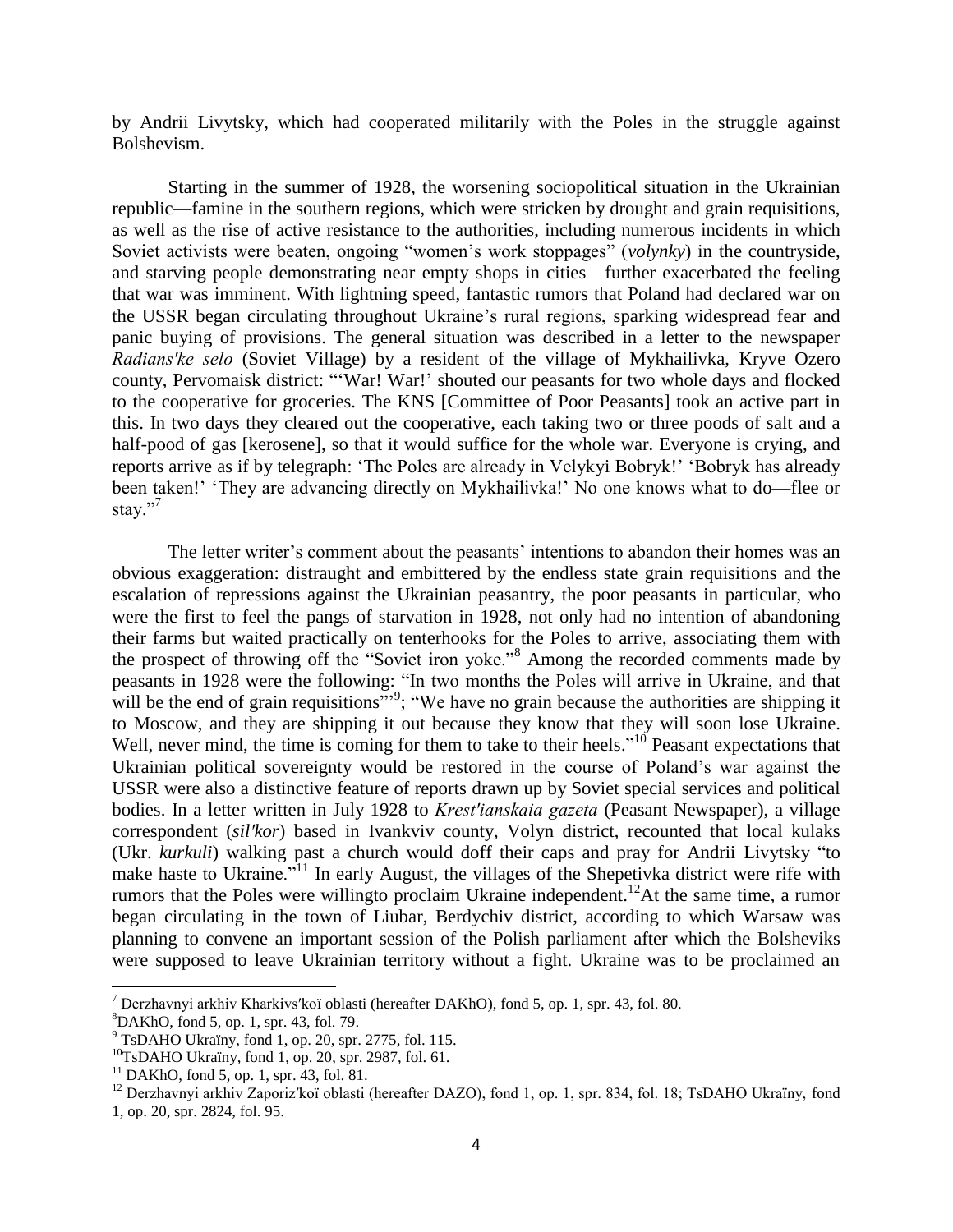independent state headed by President Andrii Livytsky, and the commander in chief of the armed forces would be Otaman Symon Petliura, who in fact had not been killed.<sup>13</sup> According to reports of the district party committee, the peasants of Lubny district pointedly questioned state grainrequisition officials: "Will Ukraine be fighting against Russia soon?" They also made challenging declarations, such as: "Let the Poles be in Ukraine; they are no worse than the *katsapy* [derogatory term for Russians]." <sup>14</sup> According to information from party agencies, in the summer and autumn of 1928 "Petliurite-style" agitation associated with rumors of war was recorded in the districts of Berdychiv, Bila Tserkva, Vinnytsia, Dnipropetrovsk, Kyiv, Lubny, Mariupil, Melitopil, Mohyliv-Podilskyi, Poltava, Kherson, and Shepetivka.<sup>15</sup> The topic of Polish warfare against the USSR and "Poland's desire to liberate the Ukrainians from the Bolshevik yoke" also surfaced in Ukrainian villages in the winter and spring of 1929.<sup>16</sup> Similar attitudes were observed in the cities, mostly among workers with close links to the countryside and part of the "nationalistic" intelligentsia that was under the most vigilant surveillance of the United State Political Directorate (OGPU). In July 1928 Vsevolod Balytsky sent Lazar Kaganovich, general secretary of the Central Committee of the Communist Party (Bolshevik) of Ukraine (CC CP[B]U), a lengthy memorandum titled "On the Intensification of the Ukrainian Counterrevolution," in which he stated: "One may consider as established the circumstance that the degree of activity of internal chauvinist elements corresponds directly to the complexity and acuteness of the USSR's international status. They proceed from the fundamental thesis that the breakup of the USSR is inevitable, and with this catastrophe Ukraine will be able to gain independence."<sup>17</sup>

Naturally, Stalin's innovations in the agricultural sphere dealt a painful blow not only to Ukrainians but also to Greeks, Jews, Germans, Poles, and other national minorities in the republic. However, unlike Ukrainian peasants, a significant majority of whom associated possible changes in their situation with a future war and a change of government in Ukraine itself, the national minorities, such as the Germans, who were united, according to the security organs, in a "single national-clerical front,"<sup>18</sup> showed a desire to emigrate. "The Germans in Russia are outcasts; we need to go to America"; "It is better to be a good farmer in America than a bad one in Russia and be called a kulak"—such were the discussions that took place among the colonists.<sup>19</sup> Anti-Soviet attitudes were also recorded in the Jewish milieu among petty tradesmen, artisans, and traders, who expressed the following sentiments: "This is a government that affords no one a living. So far they have been putting pressure on us, but now they have also grabbed the peasants by the throat. Better to sit in the pale of settlement and eat white bread than chew on rocks beyond the pale"; "Open up the borders to us; we see no other way out for ourselves."<sup>20</sup> In the context of assessments of the risk of war, the Soviet government was considerably alarmed by attitudes among the Poles, especially in border districts. The Poles had kept to themselves even before, furtively expressing their sorrow at the "historical injustice" of finding themselves

<sup>&</sup>lt;sup>13</sup> Gosudarstvennyi arkhiv Rossiiskoi Federatsii (hereafter GARF), fond 5446, op. 1, d. 1644, fol. 111.

<sup>14</sup> TsDAHO Ukraïny, fond 1, op. 20, spr. 2824, fol. 96; DAZO, fond 1, op. 1, spr. 834, fol. 18.

<sup>15</sup> TsDAHO Ukraïny, fond 1, op. 20, spr. 2824, fol. 96; DAZO, fond 1, op. 1, spr. 834, fol. 18.

<sup>16</sup> TsDAHO Ukraïny, fond 1, op. 20, spr. 2989, fols. 32, 79.

<sup>&</sup>lt;sup>17</sup> Rossiiskii gosudarstvennyi arkhiv sotsial'no-politicheskoi istorii (hereafter RGASPI), fond 81, op. 3, d. 127, fol. 264.

 $18$  TsDAHO Ukraïny, fond 1, op. 20, spr. 2688, fol. 52.

<sup>19</sup> TsDAHO Ukraïny, fond 1, op. 20, spr. 2688, fol. 77.

<sup>&</sup>lt;sup>20</sup> TsDAHO Ukraïny, fond 1, op. 20, spr. 2642, fol. 91; TsDAHO Ukraïny, fond 1, op. 20, spr. 2784, fol. 56.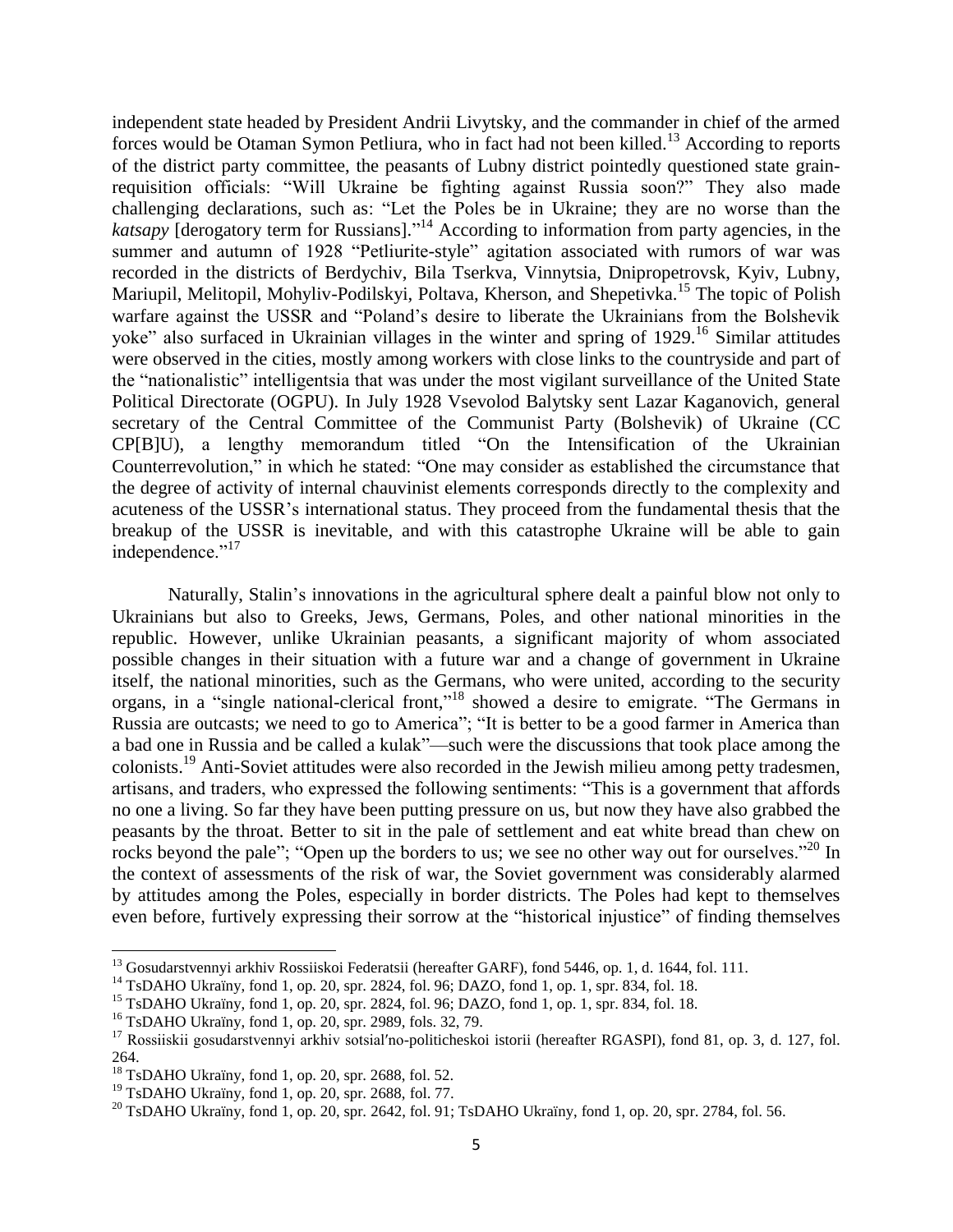in the Ukrainian SSR. Now that pressure on the countryside was increasing and repressive measures intensifying, the Poles no longer concealed their aspiration "to be in Poland." Military maneuvers in the Volyn district in the summer of 1928 were regarded by residents of the surrounding villages as a harbinger of war. The State Political Directorate (GPU) reported that "malicious pleasure at the prospect of an impending change of government was noted in nearly every village of the Polish county."<sup>21</sup> The completion of the maneuvers, which did not, after all, turn into warfare, somewhat dampened the excitement among the Poles, but their mood remained one of anticipation.<sup>22</sup> The anti-Soviet attitude among a considerable part of the Polish population was also in evidence in the spring and summer of 1929 during a campaign to nominate delegates to a congress of diaspora Poles slated to take place in Poland. In a special report sent to the CC CP(B)U on 29 July 1929, the GPU of the Ukrainian SSR reported that Poles in the Volyn district were saying that the "Polish border must extend to Kyiv," insisting that their elected delegates "authorize the Polish president to retake Ukraine and Belarus and annex them to the Polish state," and proposing that "local Poles be transferred from Ukraine [to Poland], and Ukrainians from there to the USSR." In the Kamianets district, hopes were being voiced that Poland would "make war on the Soviet government," and in the Kyiv district Poles were discussing the prospects of annexing Ukraine to Poland; they were also demanding that the delegates "travel directly to Warsaw and recount there how the Soviet authorities are oppressing us and request that we be taken under Polish protection." In the Uman district, Poles were categorically stressing that "the Soviet authorities are persecuting us. Our fatherland can only be Poland, not the Soviet Union."<sup>23</sup>

The worsening morale and psychological climate in Ukraine and the sharply vacillating moods of a considerable part of the population—from the earlier fear of war to the desire and even anticipation of war—were amply reflected in the moods observed in regular and large units of the Ukrainian Military District (UVO) deployed in the Ukrainian lands. A flood of desperate letters from the families of Red Army soldiers, as a rule sharply negative in their political tone, which began arriving in late January 1928 and never stopped, agitated the Red Army troops. Initially, during political activities and meetings, and most often in conversations among themselves, peasant members of the Red Army, and later, with the reduction of food deliveries to cities and increased production pressure on enterprises, soldiers from the working class expressed indignation at the existing situation and clearly revealed their defeatist attitudes, making no secret of their intention to turn their bayonets against the Soviet government once the war began. In May 1928, a special unit of the UVO noted the following discussions among the Red Army's peasant troops: "In the event of war, the forests will be overflowing with bandits"  $(80<sup>th</sup>$ Infantry Division); "As soon as the war breaks out, all these organizations will fall apart, and the peasantry will go to fight for its rights"  $(44<sup>th</sup>$ Infantry Division); "In the event of war, we will turn our bayonets against those who are flaying the skin off the peasants"  $(51<sup>st</sup>Infantry)$ Division); "As soon as the war breaks out, we will throw down our rifles and scatter to our homes" (Communications Company of the  $17<sup>th</sup>$ Infantry Corps); and others.<sup>24</sup> In January 1929, political agencies reported "politically hostile" conversations in a newly reinforced unit: "If there

 $^{21}$  TsDAHO Ukraïny, fond 1, op. 20, spr. 2688, fol. 87.

 $22$  Ibid.

<sup>&</sup>lt;sup>23</sup> TsDAHO Ukraïny, fond 1, op. 20, spr. 2988, fols. 38–44.

 $^{24}$  RGVA, fond 25899, op. 2, d. 430, fol. 538.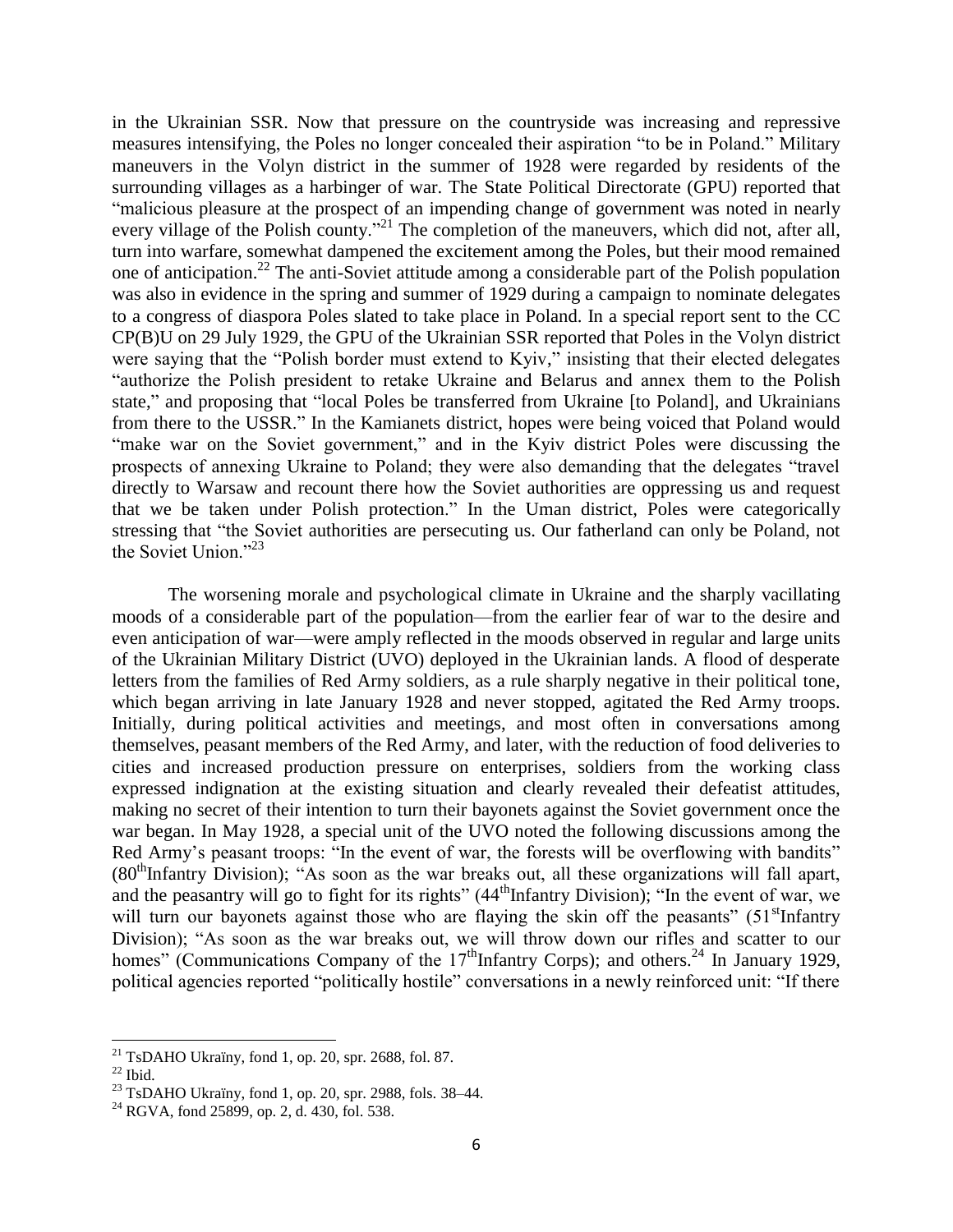is war, then we will not go to fight. Let the communists go.<sup> $25$ </sup> The breadth of anti-Soviet statements among UVO troops was quite significant. Furthermore, the Soviet security organs noted a rapid growth trend: whereas in December 1928, 881 negative statements were recorded in the district's regular and large units, there were  $1,142^{26}$  in January 1929, 1,444 in March, and 1,542 in May. In June 1929, with the onset of "state grain deliveries in keeping with the new methods," which entailed the introduction of the practice of levying fivefold fines (*kratyruvannia*) and the auctioning of farms owned by non-payers,  $2.742^{27}$ negative statements were recorded.

The next stage of pressure that the Stalinist leadership exerted on the countryside coincided with the worsening situation around the Chinese Eastern Railway, which was under joint Soviet-Chinese administration according to the terms of the agreement concluded in 1924. The Bolsheviks' strategic calculations regarding the railway lay in the sphere of the revolutionary prospects that the Soviet leadership associated with communist China throughout the 1920s. However, after the victory of the Kuomintang in 1927 the situation in this region changed radically. The Chiang Kai-shek government, whose attitude to the land of the Bolsheviks was none too friendly, began to adopt active measures in order to rid its territory of the undesirable Soviet presence, in particular urging the USSR to surrender its partial ownership of the railway. In the summer of 1929, Chinese and White émigré detachments carried out sudden attacks on Soviet trade and cultural institutions along the whole course of the Chinese Eastern Railway. In connection with these events, the government of the USSR issued an appropriate note, and the Soviet press launched a public campaign condemning the "imperialists' brazen escapades." In complete concordance with the scenario developed by various propaganda structures, industrial enterprises and republican institutions held large and well-attended rallies and meetings featuring speeches and the passage of "politically honed" protest resolutions drawn up beforehand, the adoption of increased work commitments, collective sign-ups for the third industrialization loan, the enrollment of volunteers for the "Chinese front," and the like. Similar measures were introduced in regular and large units of the UVO. Reporting on the reaction to the Chinese events, the political leadership of the Military District was pleased to note a militant mood among part of the command personnel and Red Army troops, who declared fervently: "We should not tolerate these bandits' attacks; the time has already come to repulse [them] even at the price of war"  $(5<sup>th</sup>$  Aviation Brigade); "They are spitting in our face, but we are not responding appropriately" (Kyiv Communications School)<sup>28</sup>; "We have to beat the hell out of the vermin! Give us Shanghai! Give us Mukden! We must hit them so hard that nothing remains of them"  $(22<sup>nd</sup> AircraftDepot).$ <sup>29</sup> Individual soldiers, clearly in thrall to the propaganda-fueled illusions of world revolution and the international working class's unstinting support for the USSR, made bold predictions: "The Chinese people will be with us and not with the generals"; "Even though a war will be a heavy burden on us, it will be bad for them, for, as we see from the newspapers, working-class strikes are taking place everywhere"<sup>30</sup>; "If there is a war, then there will definitely be a world revolution," etc.<sup>31</sup> The political and secret-police organs also did not fail to note

 $^{25}$  RGVA, fond 9, op. 28, d. 134, fol. 12.

<sup>26</sup> RGVA, fond 9, op. 28, d. 115, fol. 26.

 $27$  Ibid.

 $^{28}$  RGVA, fond 9, op. 28, d. 115, fol. 151.

 $^{29}$  RGVA, fond 25899, op. 2, d. 443, fol. 166.

<sup>30</sup> RGVA, fond 25899, op. 2, d. 443, fol. 167.

 $31$  RGVA, fond 9, op. 28, d. 109, fol. 6.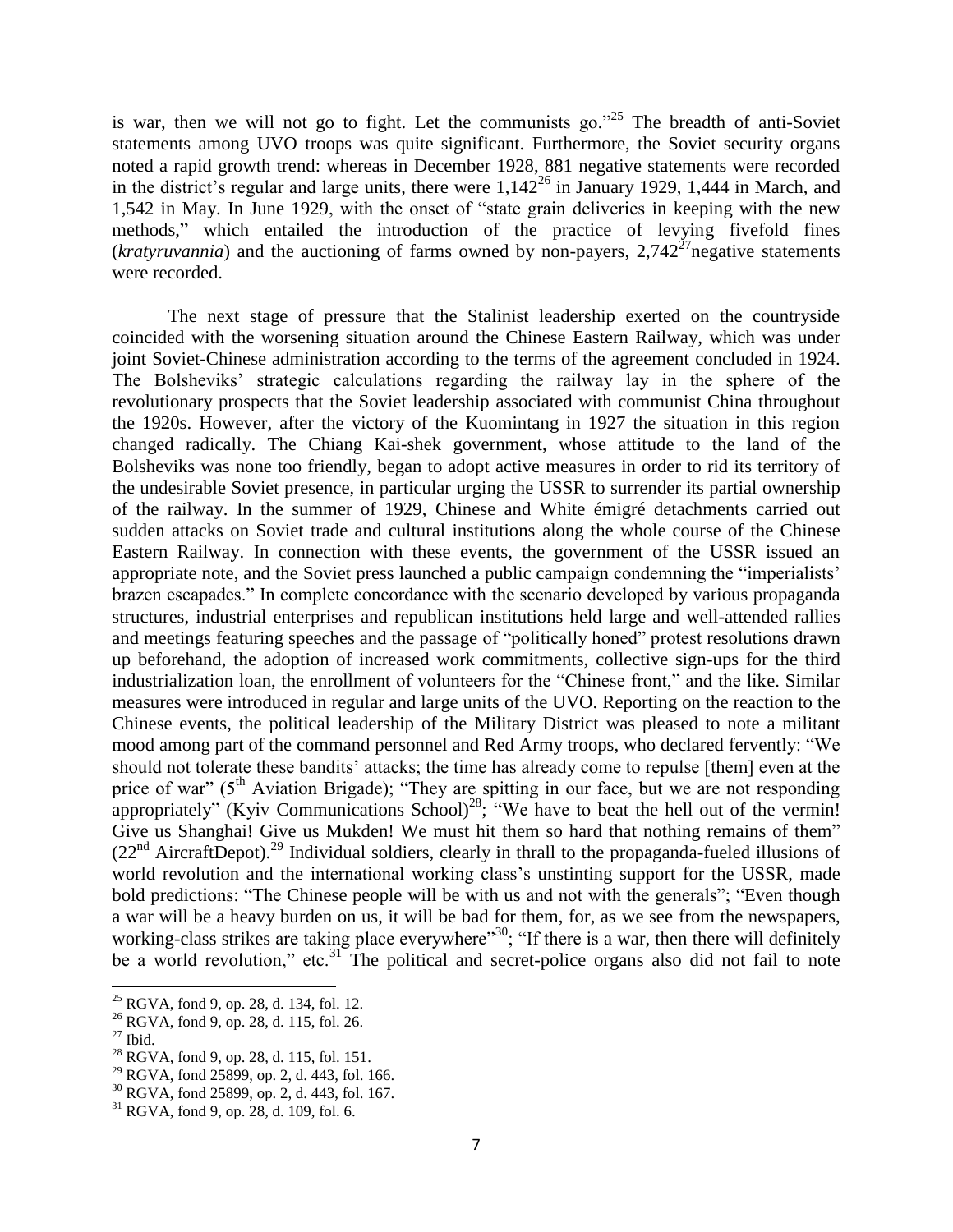expressions of fear stemming from the technical weakness of the USSR and the superiority of its potential enemy ("We shout a lot, we boast of our superiority, but won't it turn out that in the event of war, China will give us a beating like the one we got from Japan in  $1905$ ?").<sup>32</sup> Most importantly, the Soviet authorities noted that Red Army soldiers and younger commanders whose families had been caught in the vice of state grain deliveries carried out according to the "new methods" were increasingly engaging in conversations about their lack of desire to defend the Soviet government, their intentions to surrender, threats against communists and Komsomol members in connection with a possible war, and so on.<sup>33</sup> Despite the official clichés in political reports about the "perfectly healthy condition of the troops," evidence of dissatisfaction in the barracks was significant during this period. This is attested both by the aforementioned but by no means complete statistics of anti-Soviet demonstrations in the district and by detailed informational GPU reports on the deteriorating situation in the Ukrainian countryside, still the main source of Red Army personnel for regular and large units of the UVO.

News of armed skirmishes along the Chinese Eastern Railway began arriving in Ukraine's rural regions just as the new harvest was being brought in and the local authorities, in keeping with the new regulations, were trying to squeeze out the maximum from the peasants, who were already coping with an excessively high annual state grain-requisition plan, and not hesitating to sell the property of so-called "debtors." The peasants, who continued to nurture hopes that the Bolsheviks, having yielded to Poland and her ally, Romania, would abandon Ukrainian territory in the nearest future, actively resisted the removal of grain and gave one another clear-cut advice: "We have to take care with the grain. Don't rush the threshing; the vermin will not take unthreshed grain<sup>34</sup>; "We should let the enemy onto our territory without a shot"<sup>35</sup>; etc. Such hopes, and even ardent desire for war, were clearly reflected in statements by Ukrainian farmers such as those recorded by the GPU in the village of Shymanivka, Sobolivka county, Tulchyn district: "How long are they going to keep robbing us? God, when will there finally be a war? Our patience is running out; soon we will lose it altogether.<sup>356</sup>

In September 1929, when the Soviet press began reporting on the growing armed conflict on the Chinese Eastern Railway, the peasants sighed with relief: the war had started. This certainty, as well as the hope that in this war the Soviet Union would surely be defeated, grew with every passing day. The peasants did not believe the bravado of newspaper reports about the Red troops' successful actions in the East, preferring information from the grapevine. In early October 1929, the following persistent rumors began circulating throughout the villages of Berezivka county, Odesa district: "The Soviet authorities are concealing the true state of affairs"; "The war is going full blast. Soviet troops are being defeated. Chinese troops have occupied the territory of Siberia. There are many wounded from the front. And steamships are arriving at the Solovets Islands, bringing the most renowned figures as prisoners. They will be needed to organize the apparatus after the fall of the Bolsheviks"; "All the grain is being shipped abroad; however, according to the latest news, it is not being accepted there, for this grain was seized by force, against the peasants' wishes"; "Grain stocks are being shipped to the RSFSR, for Ukraine

 $\overline{a}$ 

 $32$  RGVA, fond 25899, op. 2, d. 443, fol. 167.

<sup>33</sup> RGVA, fond 9, op. 28, d. 109, fol. 6.

<sup>34</sup> TsDAHO Ukraïny, fond 1, op. 20, spr. 2989, fol. 136.

<sup>35</sup> TsDAHO Ukraïny, fond 1, op. 20, spr. 2989, fol. 143.

<sup>36</sup> TsDAHO Ukraïny, fond 1, op. 20, spr. 2989, fol. 160.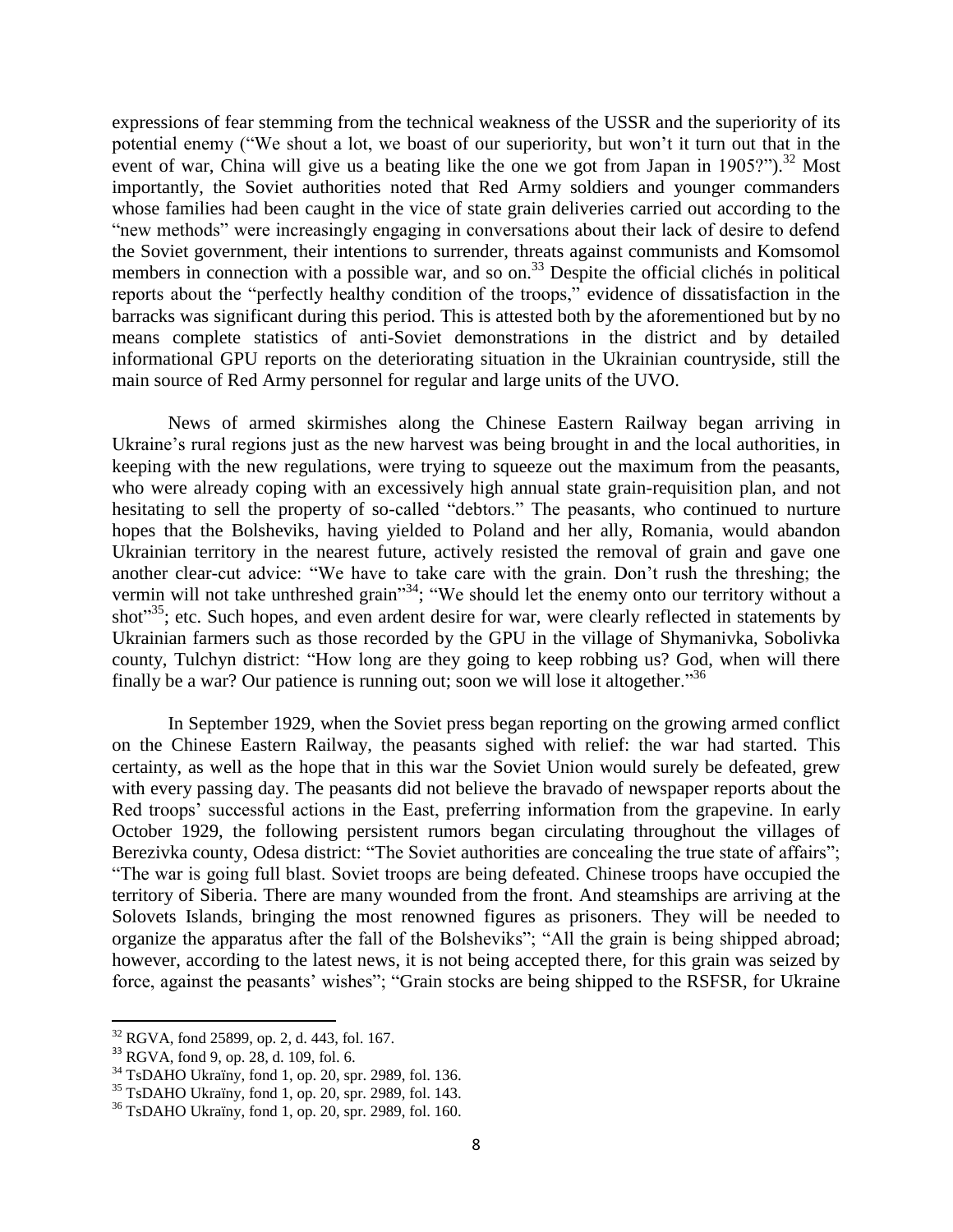will be occupied in the first instance.<sup> $37$ </sup> In mid-October, the following typical conversations were recorded in the village of Novo-Vasylivka in the Mariupil district: "The Chinese are marching full speed ahead. They cover a hundred versts, destroy the communists, establish their rule, and go on another hundred versts, while the Bolsheviks merely protest."<sup>38</sup> By this point, the secret-police organs had considerably intensified their monitoring of political attitudes in Ukraine and found themselves obliged to acknowledge the continuing growth of agitation of a "defeatist-chauvinistic persuasion," combined in some districts, in contrast to the earlier period, with "veiled appeals for organized resistance,"<sup>39</sup> while in other districts it was overtly linked to insurgent trends.<sup>40</sup> In this connection, extraordinarily revealing declarations were recorded in the village of Kuniie in Svynsk county, Izium district: "Everyone is waiting for war. If it does not happen, then an uprising will break out because we cannot go on living like this.<sup> $341$ </sup>

This prediction was soon realized in full measure. In the winter of 1930, when the signing of the Khabarovsk Protocol between the USSR and China made it clear that war was being staved off, and the Stalin regime began deporting tens of thousands of kulaks and their families to the Far North and undertook the forced collectivization of agriculture, Ukraine exploded in a wave of peasant revolts. According to a memorandum prepared by the Secret Political Department of the OGPU, in the winter–spring of 1930, 3,570 mass peasant uprisings were recorded in the republic. A record number of 2,945 protests was registered in March.<sup> $42$ </sup> As in other grain-producing regions of the USSR, the peasant uprisings in Ukraine had an anti-Soviet and anticommunist orientation. The specific character of those disturbances was the close interweaving of social and national motifs. According to data collected by the GPU, Ukrainian peasants shouting slogans such as "Down with Soviet rule!" and "Down with collectivization!" also frequently voiced purely "nationalistic slogans," for example, "Long live the UNR!" and "Long live independent Ukraine!" In various districts, the Chekists noted incidents in which huge crowds of peasants pointedly sang the national hymn, "Ukraine Has Not Yet Perished," and demonstratively announced their involvement in the "Union for the Liberation of Ukraine," which had been "uncovered" by the GPU, and so on.

The significant scale of the peasant uprisings also sparked hopes in part of Ukrainian society that these revolts would hasten Poland and Romania's declaration of war on the Soviet Union. In the winter of 1930, rumors of Poland's military preparations began spreading once again throughout the villages of various Ukrainian districts. For example, in the village of Zlynka in Khmeliv county, Zynovievsk district, peasants shared the following "fresh news" with one another: "All representatives of foreign states have already been recalled from the USSR. War will begin in April." The following declarations were heard in the village of Nemyryntsi in Starokostiantyniv county, Shepetivka district: "The authorities will certainly be held to account for the looting. Mobilization has already begun abroad. War is inevitable in the springtime.<sup> $34$ </sup> Peasants living in the village of Prusy, Bila Tserkva district, did not mince words: "Once spring

 $\overline{a}$ 

 $37$ TsDAHO Ukraïny, fond 1, op. 20, spr. 2989, fol. 205.

<sup>38</sup> TsDAHO Ukraïny, fond 1, op. 20, spr. 2989, fol. 219.

<sup>39</sup> TsDAHO Ukraïny, fond 1, op. 20, spr. 2989, fol. 160.

<sup>40</sup> TsDAHO Ukraïny, fond 1, op. 20, spr. 2989, fol. 241.

<sup>41</sup> TsDAHO Ukraïny, fond 1, op. 20, spr. 2989, fol. 218.

<sup>42</sup> *Tragediia sovetskoi derevni: Kollektivizatsiia i raskulachivanie; Dokumenty i materialy, 1927–1939*, vol. 2, *Noiabr′ 1929 –dekabr′ 1930* (Moscow, 2000), 803.

 $^{43}$  TsDAHO Ukraïny, fond 1, op. 20, spr. 3198, fol. 88.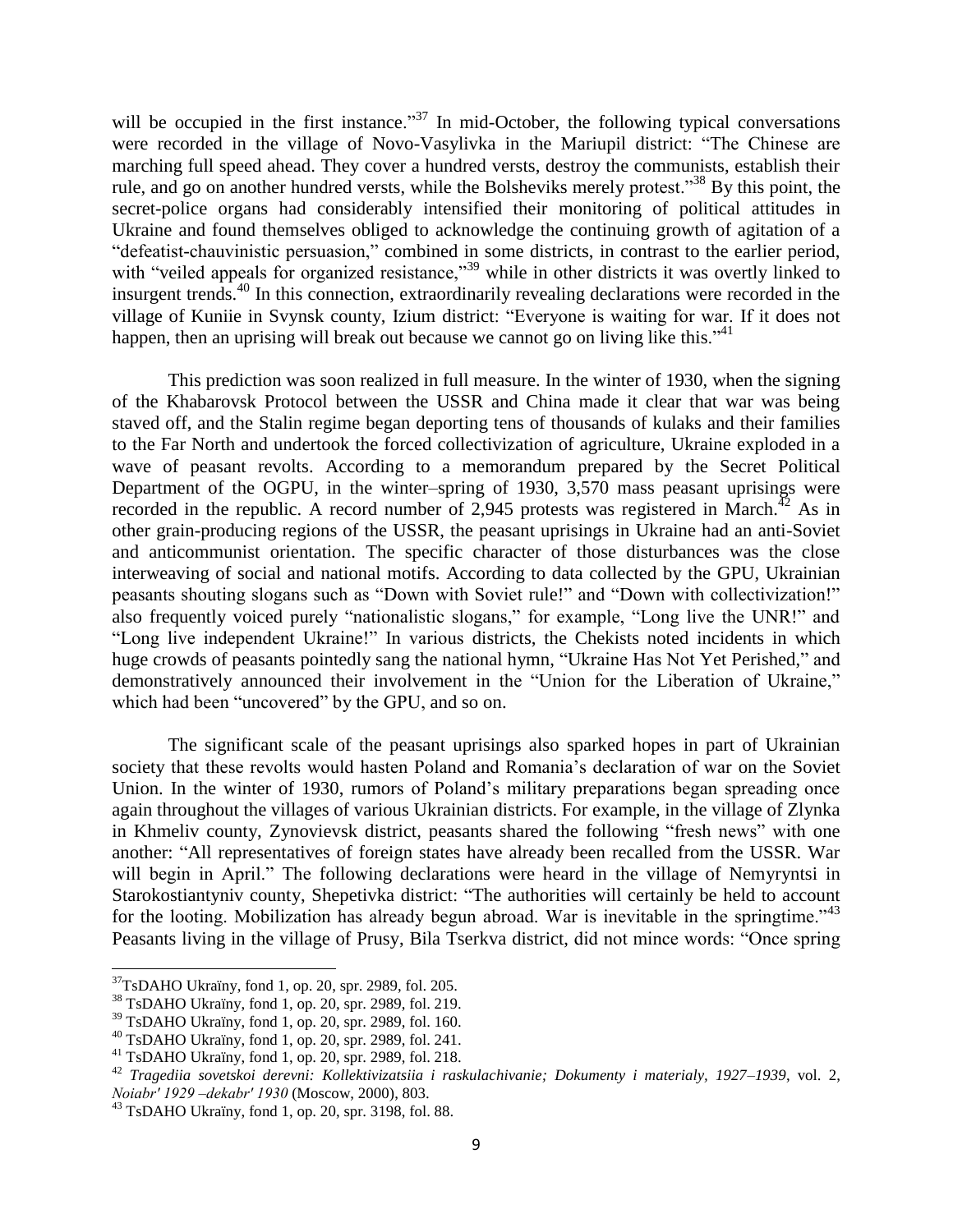comes, there will be work for the axes. Poland is arming; with the Poles, we will be driving out the communists."<sup>44</sup> In late February 1930,incidents were recorded in a number of border districts in which huge crowds of Ukrainians as well as Poles, carrying crosses and icons, tried to break through the lines of border guards into Poland in order to spur the Poles to decisive action. According to the Chekists' reports, a fascist swastika appeared on the flags carried by peasant demonstrators heading toward the Polish border from Pluzhne county in Shepetivka district.<sup>45</sup>

The unprecedented scale of the peasant disturbances, the upsurge of large-scale negative political attitudes among the troops stationed on the territory of the Ukrainian SSR, and the active encouragement of rumors about Poland on the part of "anti-Soviet elements" seriously alarmed the Stalinist leadership, forcing it to make immediate plans for a response in the event of a sudden invasion of Soviet territory by Polish troops. Thus, in early 1930 Stalin ordered Mikhail Tukhachevsky, commander of the Leningrad Military District, to plan without delay for the eventuality of a war with Poland.<sup>46</sup> The possibility of a Polish military incursion "in the event of serious kulak-peasant uprisings in Right-Bank Ukraine and in Belarus" was discussed on 15 March 1930 at a meeting of the Politburo of the Central Committee of the All-Union Communist Party(Bolshevik) (CC  $\text{AUCP[B]}$ ).<sup>47</sup> There is no question that the realization of the genuine threat of war and, in the event of its outbreak, hostility on the home front were significant arguments in favor of intensifying the Stalinist leadership's efforts to renew negotiations with Poland about the possibility of signing a non-aggression treaty, as well as to relax its pressure significantly on the Ukrainian countryside from early March 1930. As preventive measures against the external military threat and the unmistakable domestic crisis, the Soviet government launched a series of sensational trials, above all the "SVU" trial (spring 1930), which, in keeping with a direct order from the Politburo of the CC AUCP(B), were accompanied by a propaganda campaign on the topic of "Ukraine's independence" and how the nationalists of Ukraine were selling it out to the Poles and others.<sup>48</sup> Again on the direct orders of the Politburo, the trial of the Prompartiia (Industrial Party) in the fall of 1930 targeted in the first instance—and mainly—the "interventionist plans of the imperialists."<sup>49</sup> On the one hand, the very course of the trial, ably orchestrated by the OGPU, during which the accused—representatives of the technical intelligentsia—confessed their intention "to depose the Soviet government in alliance with the French government" (at the time, the Soviet military and political leadership regarded France as one of the main sponsors of Poland and Romania), was supposed to demonstrate the might of the Soviet government and its ability to nip in the bud any manifestation of organized rebelliousness. This was also the object of the campaign to condemn "enemies," which was conducted with the help of various slogans proposed by the CC—"We will respond to the sallies of class enemies, foreign interventionists, wreckers, and kulaks with merciless reprisals against agents of military intervention and a large-scale offensive of socialism along the entire front of our economic construction!"; "To the threat of intervention we will respond by strengthening the country's defense capability!"; "Our response to the class enemy is millions of workers in the ranks of

 $44$  TsDAHO Ukraïny, fond 1, op. 20, spr. 3189, fol. 148.

<sup>45</sup>TsDAHO Ukraïny, fond 1, op. 20, spr. 3194, fol. 38.

<sup>46</sup> Samuel′son, *Krasnyi koloss*, 156.

 $^{47}$  RGASPI, fond 17, op. 162, d. 8, fol. 114.

<sup>48</sup> RGASPI, fond 17, op. 162, d. 8, fol. 129.

<sup>49</sup> RGASPI, fond 17, op. 162, d. 9, fol. 53. See also S. Kul′chyts′kyi, "Radians′ka zovnishnia polityka u mizhvoiennyi period," in *Politychna istoriia Ukraïny XX stolittia* (Kyiv, 2003), 3:75.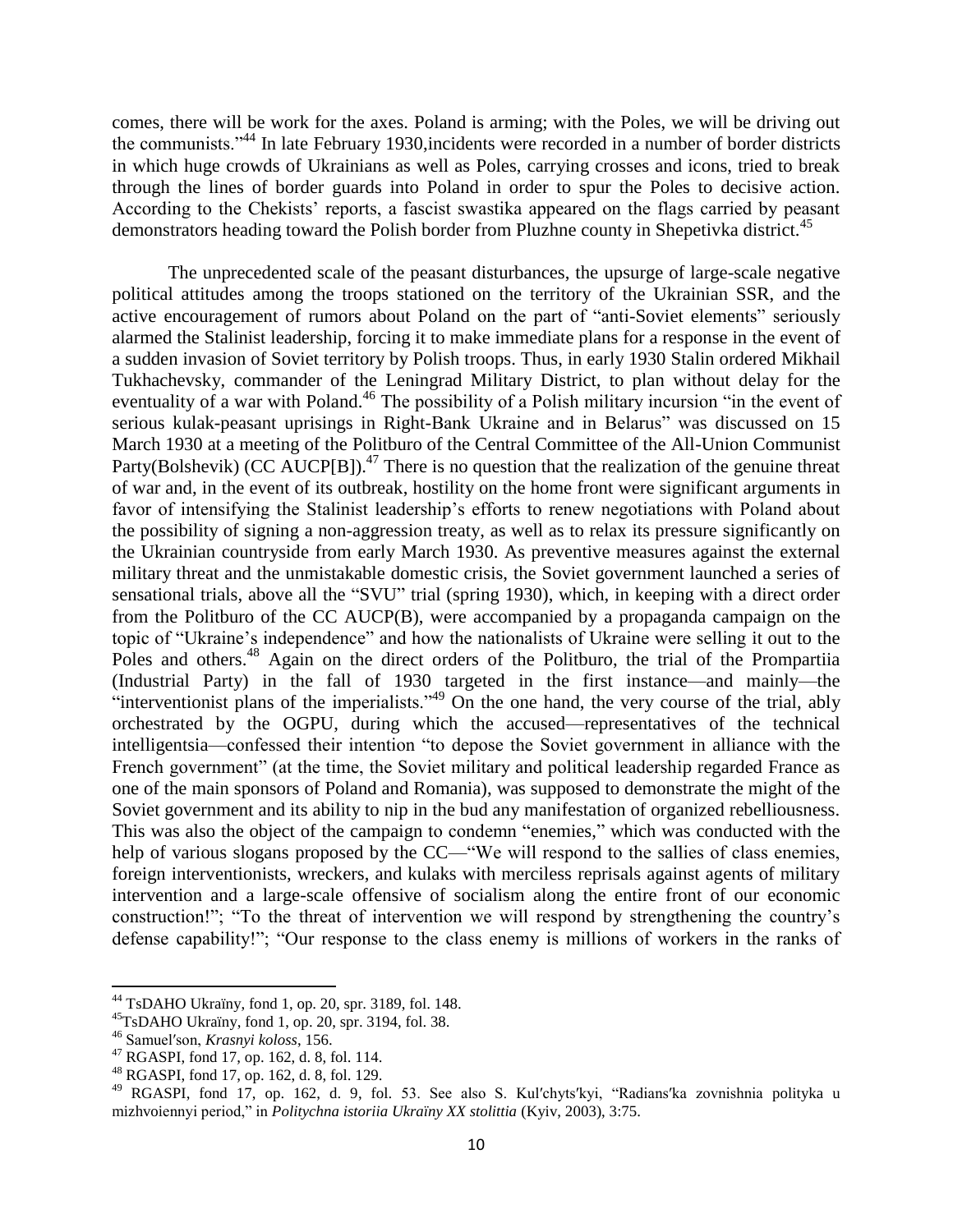shock workers and the workers' martial rallying around the Bolshevik Party!"<sup>50</sup> On the other hand, these measures were meant to lend the Bolshevik authorities a false veneer of legitimacy, especially the appearance of general popular support for the "party and government line."

Meanwhile, 1930 was a critical year in relations between society and the Soviet authorities, revealing a profound abyss between them. As described in a secret OGPU note dated 15 March 1931, the unforeseen scale of anti-Soviet manifestations throughout the villages of various regions of the USSR (in the Ukrainian SSR there were 4,098 disturbances involving at least 956,587 participants; in the North Caucasus, the figures were 1,061 and 227,000, respectively; in the Central Chernozem Region, 1,373 and 315,035, respectively; in Western Siberia, 565 and 49,995, respectively; in Moscow oblast, 516 and 117,502, respectively; in Belarus, 508 and 35,985, respectively, etc.) could not have failed to alarm Stalin.<sup>51</sup> The social tensions in the country could be relieved only if the Soviet authorities refrained from introducing further radical reforms in the agrarian sector and slowed down the pace of industrialization. It would appear, however, that the Soviet leadership rated the factor of the population's conditional loyalty as considerably less important than the prospect of establishing the "most powerful military and economic base in the world" within a short period of time, as promised by the creators of the Five-Year Plan for  $1928-33$ .<sup>52</sup> To be sure, there was a certain logic here: feeling itself capable of forcibly curbing expressions of disloyalty even on the part of a considerable proportion of the population in peacetime, the Stalin regime was fully aware of the precariousness of its position in the event of war and thus vitally interested in protecting itself from such an eventuality. The Soviet military and political elite was convinced that this could be guaranteed only by a show of the USSR's powerful military technology. Thus, the interests of preserving the existing system of power demanded the further acceleration of the pace of military-industrial construction and, in turn, the maintenance of pressure on the countryside, regardless of its desperate resistance.

Meanwhile, starting in late 1931, the Soviet Union faced a clearly apparent military threat, this time from Japan. The Japanese invasion of Manchuria and subsequent occupation of this region, as well as the renewal of skirmishes along the Chinese Eastern Railway, created additional worries for the Soviet leadership. On 27 November 1931, Stalin sent a letter to People's Commissar of Defense Kliment Voroshilov describing the situation in the Far East as "serious and complex," making a pessimistic prediction about Japan's intention in the upcoming year to start a war against the Soviet Union, and insisting on the immediate adoption of "a number of serious deterrent measures of both a military and a non-military nature.<sup>553</sup> Of course, Stalin's fears stemmed not only from the government's incompletely drafted plans for the military and technical re-equipment of the USSR but also from the perfectly apparent domestic political difficulties that a Japanese invasion would entail. Indeed, the moral and psychological climate throughout the country was seriously affected by the large-scale deportations of "kulak families," the forced collectivization of agriculture, the harsh repression of peasant disturbances in early 1930, the renewal, after a brief respite, of the earlier repressive measures in the countryside, and the government's inability to relieve tensions in the famished cities. This state

<sup>50</sup> RGASPI, fond 17, op. 162, d. 9, fols. 81–82.

<sup>51</sup>*Tragediia sovetskoi derevni*, 2:803.

<sup>52</sup> Rossiiskii gosudarstvennyi arkhiv ėkonomiki (hereafter RGAE), fond 4372, op. 91, d. 736, fol. 65.

<sup>53</sup> RGASPI, fond 74, op. 2, d. 38, fols.48–53.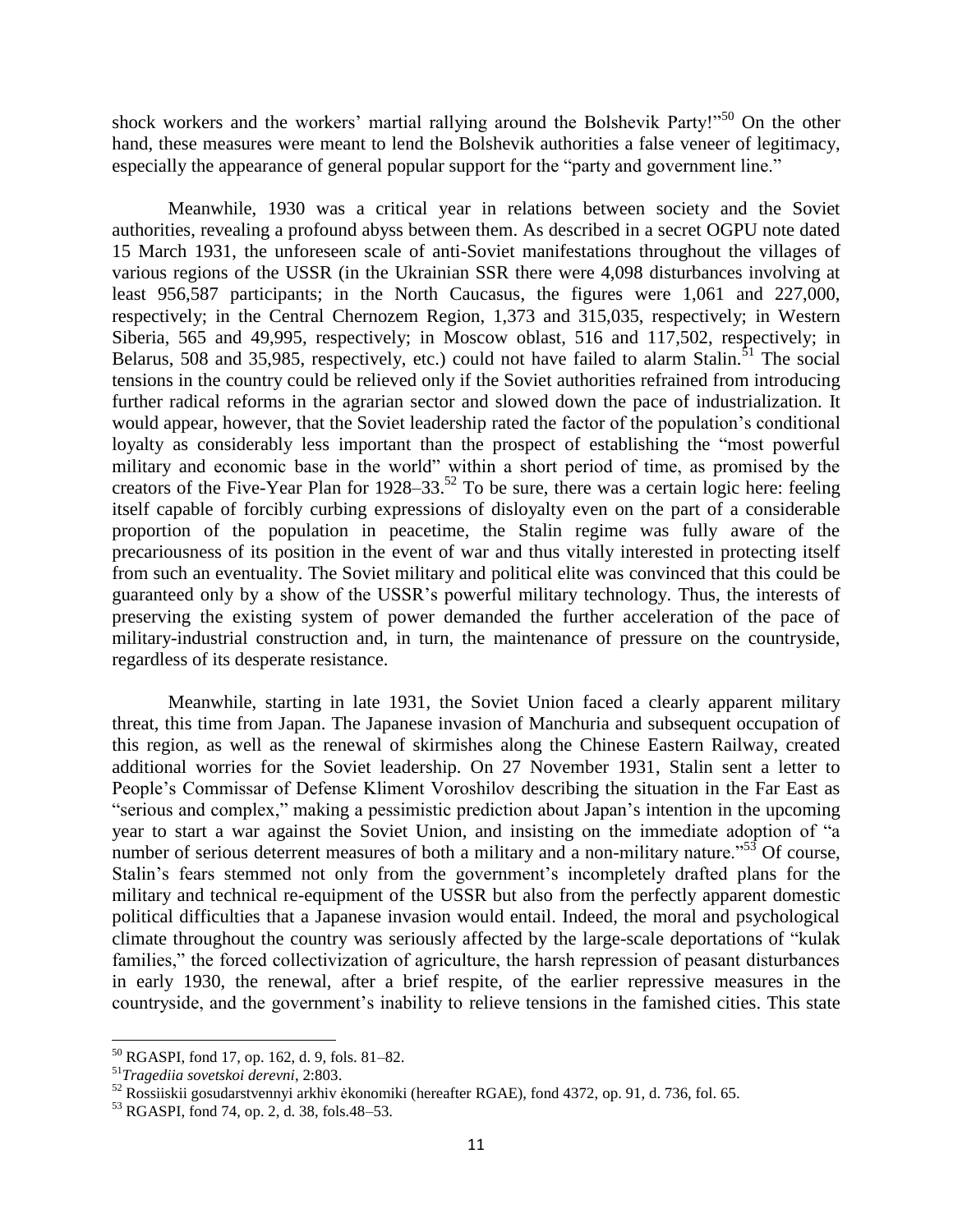of affairs was particularly acute in the Ukrainian SSR, especially among regular and large units of the Red Army stationed on its territory, even though the military command and secret-police agencies were constantly adopting decisive measures to "restore them to health."

According to the now traditional scheme, official announcements about the actions of Japanese troops in Manchuria became a signal for the Ukrainian Military District to launch various political campaigns of "condemnation" and "support." As expected, political workers reported the "generally healthy reaction" of army personnel to international events and presented data on the holding of meetings, gatherings, and discussions, the submission of applications to join the party and the Komsomol, and militant declarations made by "ideologically aware" Red Army soldiers and commanders: "The Japanese are approaching the KVZhD [Chinese Eastern Railway]—this means that we must be prepared to defend it<sup> $54$ </sup>; "Our government trusts all kinds of scum, and it may turn out that those same Chinese generals, together with the Japanese ones, will attack us," etc.<sup>55</sup> However, the deliberately optimistic tone of these political reports did little to mask the "unhealthy" moods in army barracks, which translated into a fear of Japan's military superiority, critical comments about the Bolshevik leadership's foreign policy—particularly in statements to the effect that in directing the activities of the Comintern and actively supporting the Chinese communists by sending instructors and weapons, the USSR was in fact itself provoking a war<sup>56</sup>—and into the dissemination of defeatist attitudes closely associated with the "temporary complications" in rural regions. The Soviet political agencies' characterization of such reactions as isolated instances was all too discordant with the alarming trend, observed by the secret police, of constantly increasing negative political manifestations among Soviet troops, above all in territorial army divisions with close links to the countryside. The latter is strikingly demonstrated by data on the 25<sup>th</sup> Infantry Division: in the course of 1930, the Chekists recorded 823 "kulak sallies" (approximately 70 per month) during the period from 1 January to 1 May 1931 and 576 incidents between 1 May and 1 November 1931 (approximately 130 per month—a nearly twofold increase).<sup>57</sup>

Given the clearly unreliable home front and the inadequate level of the country's military-industrial mobilization, the desire to avoid the threat of a two-front war in the East and West forced the Stalinist leadership to pay too high a price for the possibility of reconciliation at least with its western neighbors in January–July 1931. The Soviet Union succeeded in concluding preliminary non-aggression agreements with Finland, Estonia, Latvia, and Poland, although for this Moscow was in fact forced to recognize the inviolability of the postwar borders.<sup>58</sup> Spring 1931 marked the beginning of the Soviet Union's negotiations with France, which culminated in the signing of a non-aggression pact on 29 November 1932; by this point, similar agreements had been signed with Finland (21 January 1932), Estonia (4 May 1932), and Poland (25 July 1932).<sup>59</sup>

<sup>54</sup> RGVA, fond 9, op. 29, d. 67, fol. 164.

<sup>55</sup> RGVA, fond 9, op. 29, d. 32, fol. 401.

<sup>56</sup> RGVA, fond 9, op. 29, d. 67, fol. 164.

<sup>57</sup> RGVA, fond 9, op. 36, d. 86, fol. 150.

<sup>58</sup> O. Ken, *Mobilizatsionnoe planirovanie i politicheskie resheniia (konets 1920 –seredina 1930-kh gg.)* (St. Petersburg, 2002), 218.

<sup>59</sup> O. Ken and A. Rupasov, *Politbiuro TsK VKP(b) i otnosheniia SSSR s zapadnymi sosednimi gosudarstvami (konets 1920–1930-kh gg.): Problemy; Dokumenty; Opyt kommentariia*, pt. 1,*dekabr′ 1928 –iiun′ 1934 g.*(St. Petersburg, 2000), 620–21.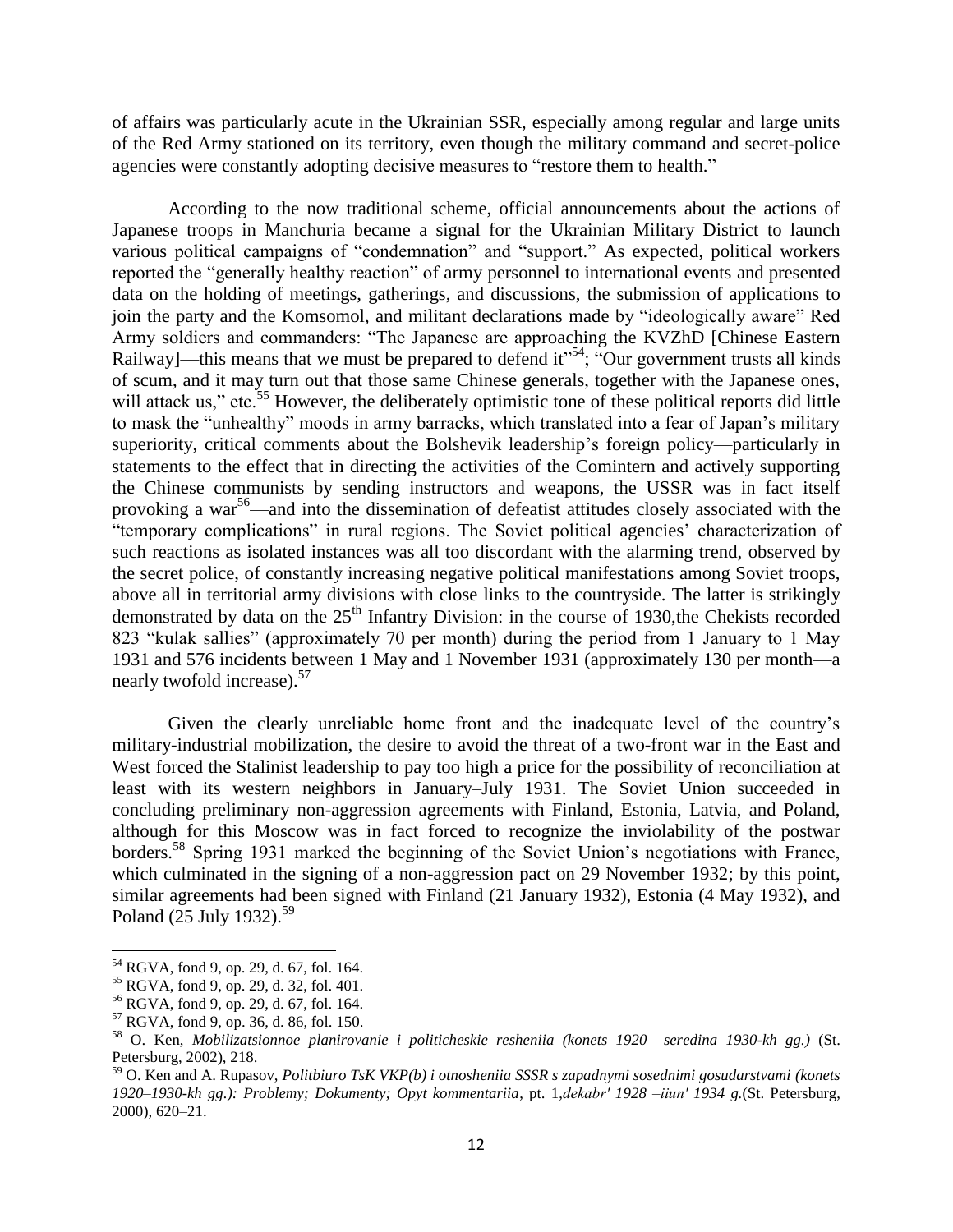The pact-signing campaign of 1931–32 clearly attested to a definite easing of tensions in the international arena. However, Soviet propaganda did not direct attention to this circumstance, as the thesis concerning the easing of the threat of war contradicted the official notion of the need for an unfettered buildup of the country's military-industrial might by means of domestic resources, ostensibly as a forced response to the aggressive intentions of the "capitalist neighbors." Instead, the Stalinist leadership took full advantage of the lull in the international arena to continue spurring industrialization, including the defense industry, whose expenditures reached their peak precisely in 1932.<sup>60</sup> The natural result of the maximum "belt-tightening" strategy imposed on society was the acute diminution of food supplies in the grain-producing districts of the country and, accordingly, an avalanche-like increase of manifestations of disloyalty on the part of the population, especially with regard to attitudes toward a future war.

In the winter and spring of 1932, the lack of food began to become particularly acute in Ukraine's urban centers, particularly in smaller towns, whose residents mostly occupied the lowest rungs in the complex hierarchy of food provisioning through the ration-card system. In this period, the situation was becoming increasingly tragic in the countryside, where cases of starvation edema and death from starvation began to take on a mass character. The sense of an impending catastrophic famine sparked resistance to the government among Ukrainian peasants, and although this resistance was not as widespread as it had been in early 1930, it was still unexpectedly significant as far as the Soviet authorities were concerned. According to far from complete data supplied by the OGPU's Secret Political Department, during the first seven months of 1932, 923 mass peasant disturbances featuring "arrant counterrevolutionary slogans" took place in the Ukrainian SSR (a total of 1,630 throughout the USSR).<sup>61</sup> Despite the largescale repressions against the "kulaks" in previous years, the countryside continued to generate "counterrevolutionary activists" and "counterrevolutionary groupings" that "developed plans of action, orienting themselves on war in the very near future, intending in the event of war to raise organized armed uprisings against Soviet rule."<sup>62</sup>

The fact that the population of Ukraine, above all the peasantry, was impatiently anticipating war, perceiving it as the only hope of salvation from the prospect of death by starvation, was attested not only by special OGPU reports but also by the constant stream of letters to the supreme authorities and to Stalin personally. In May 1932, the peasants of Dolyna county wrote: "Comrade leaders of the people! To what a pass have you brought the country and the people? Are you not aware that the peasantry is starving to death, swelling up…. The peasants, one and all, are weeping, cursing the Soviet authorities. They are crying: 'If only the war would start sooner.' And the newspapers are full of fantasy: the workers' material status is improving, collective farmers are filled with enthusiasm, etc. Why say this? The bourgeoisie

 $60$  In 1932, the military industry and armaments received a colossal injection of capital: that year, investments in the military industry increased by 58 percent, and military-industrial output rose by 67 percent. Orders for military technology placed by the People's Commissariat of Military and Naval Affairs (NKVMD) increased 2.5 times as compared to 1931andfor the first time comprised half the entire budget of the military department. In the course of 1932, the NKVMD's estimate of expenses, established at 2,868,000 rubles, was increased by additional extraordinary appropriations, reaching a total of 4,308,000 rubles, as a result of which the NKVMD's share of the Soviet Union's budget increased to 15.3 percent. See Ken, *Mobilizatsionnoe planirovanie*, 219.

<sup>61</sup>*Tragediia sovetskoi derevni*, 3:440–41.

<sup>62</sup> Ibid., 443.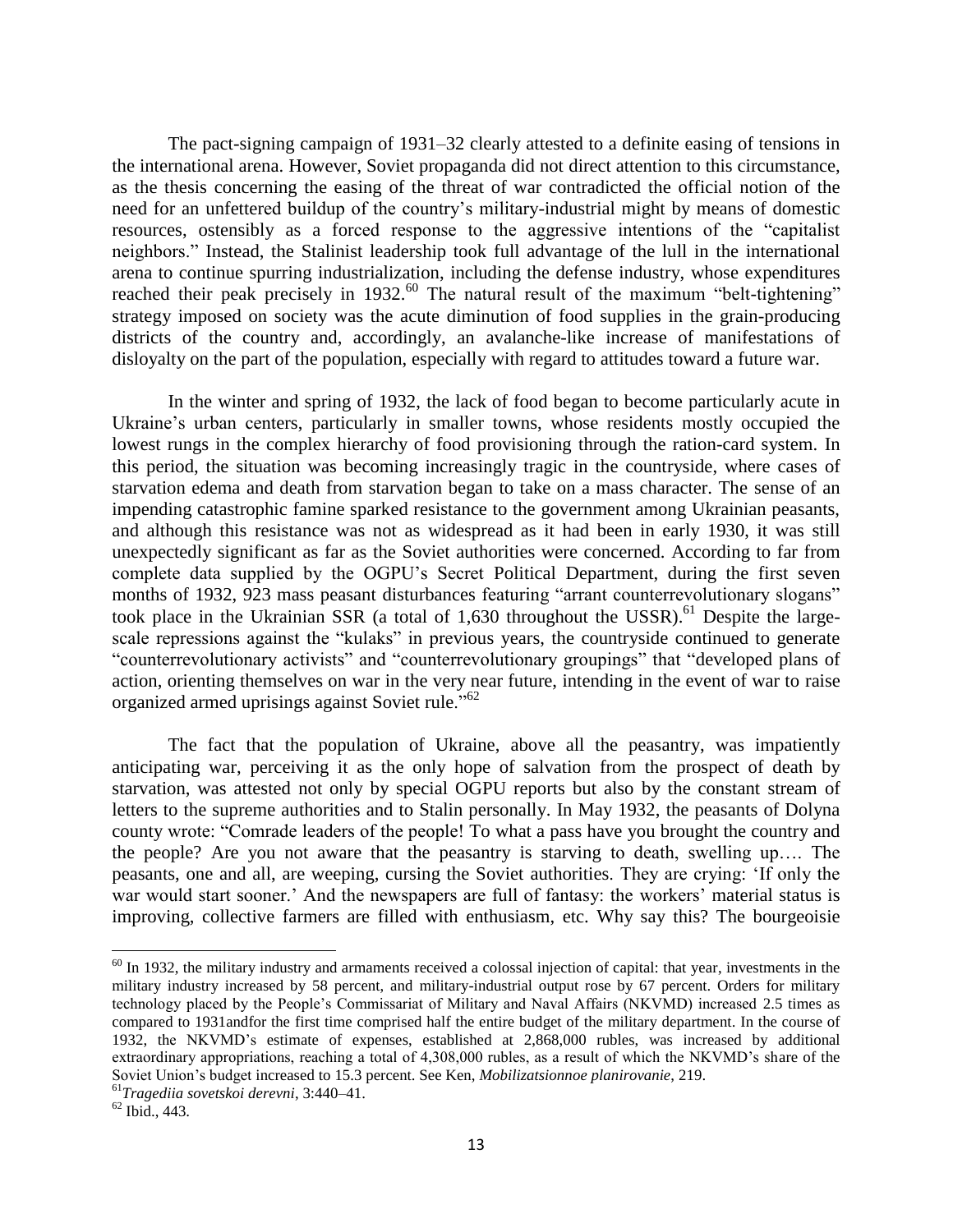knows anyway that the collective farmers and independent farmers are cursing the Soviet authorities, groaning because of them, and waiting for war and intervention to save them. They are waiting for war as an escape from misfortunes because people swollen with hunger are lying next to fences."<sup>63</sup> Throughout 1932, the growth of defeatist moods directly associated with "domestic complications and the political dissatisfaction of the peasant masses" was also noted in reports drafted by political bodies and special departments of the UVO. $^{64}$  Interesting observations of the psychological state of Red Army soldiers and their attitude to a future war were recorded in the diary of a docent at the Kyiv Institute of Professional Education, D. Donenko, who spent several months in the summer of 1932 with the  $67<sup>th</sup>$  Infantry Regiment stationed near Kyiv. "3 August…There is no real devotion to the government, especially among the Red Army masses. They are waiting for war in order to fight against Soviet rule. That is what Red Army soldiers told me during tactical exercises on 25–26 August…. There was an antiwar meeting on 1 August. The division commander gave a speech. The Red Army soldiers stood and did not listen—to them, all this is alien and deceitful. Just a lot of 'resounding words' and nothing more. But they would like a war, as it is desired by the whole mass of the people, who, lacking the strength and ability to resolve the sociopolitical problem of our day on their own, expect to resolve it with the onset of war…. 30 August 1932… I worked in a company with men born in the years 1906, 1907, 1908…. Social composition: workers and peasants, collective farmers and independent farmers. Into the army they brought deep indignation, their hatred of Soviet rule and its measures…. The political and moral state is beneath all criticism, and combatreadiness is dangerous: at the proper moment, weapons in the hands of such Red Army soldiers will immediately be turned against Soviet rule, against the army."<sup>65</sup> The next call-up, which took place in the fall of 1932, replenished the ranks of the Red Army with young men from the countryside, some of whom did not conceal their intention to wreak vengeance, with the onset of war, on the Soviet authorities for organizing the famine. In October 1932, the following conversations were recorded in Red Army units of the  $30<sup>th</sup>$  Infantry Division: "If there were to be a war, then I would not wait for the enemy but would shred all that scum like cabbage"; "If there is a war, then most of us will turn our weapons in the opposite direction."<sup>66</sup> The extent to which manifestations of negative political moods were widespread among the troops may be judged at the very least by the fact that in the  $25<sup>th</sup>$  Infantry Division alone, 1,038 comments were recorded between January and April 1932, and between May and October of the same year there were 1,198.<sup>67</sup> In 1932 the Chekists recorded a total of 313,762 negative comments in the Red Army,  $^{68}$ but there is no doubt that these data represent only the tip of the iceberg.

The rapid growth of rebelliousness on the part of a significant proportion of the population attested to the second systemic crisis of the Stalin regime in Ukraine, which began in early 1930. A piquant feature of this period, compared to the previous one, was the sharp rise of objections to Moscow's extreme policies toward Ukraine among a significant number of local

l

<sup>63</sup> Derzhavnyi arkhiv Dnipropetrovs′koï oblasti (hereafter DADO), fond 19, op. 1, spr. 490,fols. 16–17.

 $64$  RGVA, fond 9, op. 36, d. 426, fol. 107.

 $65$  TsDAHO Ukraïny, fond 1, op. 20, spr. 5242, fol. 25.

<sup>66</sup> RGVA, fond 25899, op. 2, d. 538, fol. 340.

 $67$  RGVA, fond 9, op. 36, d. 86, fol. 182.

<sup>68</sup> RGVA, fond 9, op. 29, d. 178, fol. 65.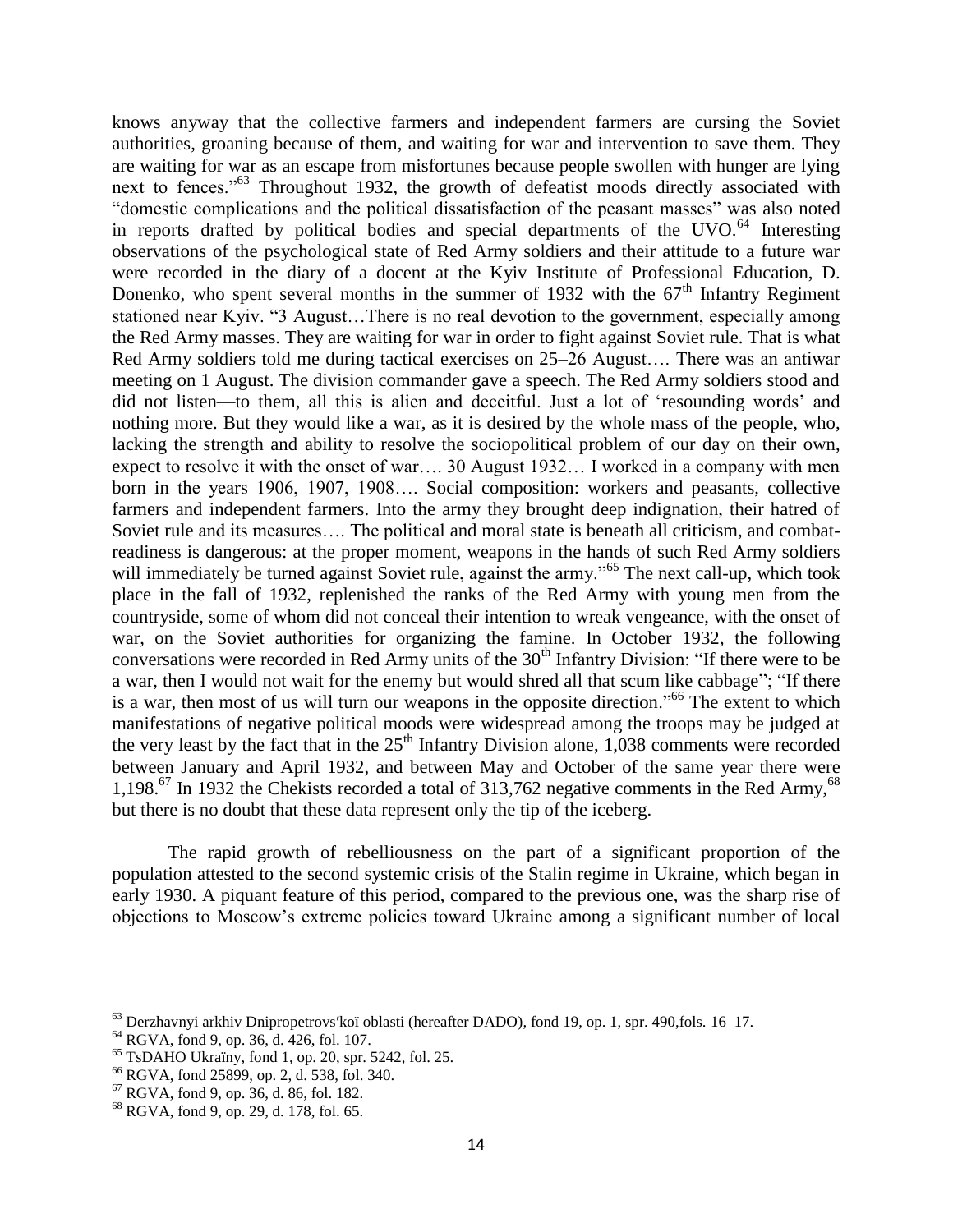communists.<sup>69</sup> Stalin's assessment of the dangerous situation emerging in this strategically important Soviet region was perfectly correct. On 11 August 1932, he sent a letter to Kaganovich in which he admitted frankly that, in the event of a war, the Bolshevik government in Ukraine had no one on whom to rely. "Things in Ukraine are extremely bad. If we do not begin straightening out the situation in Ukraine, we may lose Ukraine. Keep in mind that Piłsudski is not daydreaming, and his network of agents in Ukraine is many times stronger than Redens or Kosior think. Keep in mind, too, that the Communist Party of Ukraine (500,000 members, ha-ha) has quite a few (yes, quite a few) rotten elements, active and latent adherents of Petliura, and, finally, direct agents of Piłsudski. As soon as things get worse, these elements will waste no time opening a front inside (and outside) the party, against the party...."<sup>70</sup>

It is quite possible that the goal of the harsh measures implemented by the Bolshevik center in Ukraine during the next few months, which in fact pushed the republic into the abyss of the Holodomor—the merciless expropriation of all food from the countryside, the forcible "confinement" of Ukrainian farmers within the borders of the ongoing disaster, and the concealment from the international community of the fact that millions of people were starving to death—was not only to force the peasants to reconcile themselves once and for all to the new collective-farm system but also to "purge" the clearly problematic region of the numerous "fifth column" that, beyond all doubt, would loudly have proclaimed its existence with the outbreak of an anti-Soviet war. By the spring and summer of 1933, the political temperature of the Ukrainian countryside had dropped "naturally" to zero: for a certain period, all thought of resisting the Soviet government, every preoccupation except one—food—was pushed out of people's starvation-distorted minds. Nevertheless, anticipation of war and feelings of despair and hatred of the Soviet government were still present wherever glimmers of rational thought remained. This spiritual condition was reflected in a brief, brutal letter that an unidentified individual sent in the summer of 1933 to the Ukrainian leader Hryhorii Petrovsky. "F\_k your mother, you're all w[hores]! You will live no more than 2–5 years anyway…. There will be war, and if not, we will rise up."

In characterizing the specific features of negative political attitudes in the Red Army in 1933, the Soviet security police organs noted a completely new phenomenon: the growing popularity of the ideas of fascism and the figure of Adolf Hitler among the "counterrevolutionary element." The Chekists recorded the following statements made by individual soldiers: "The young Germans have done away with their communists. Hitler is no fool; he will get to our communists soon. He will destroy this contagion along with its roots" (Moscow Military District, MVO); "Hitler's measures concerning the burning of Bolshevik junk [books] are perfectly right and logical…. We should do that here as well…. Hitler is a clever lad" (Baltic Fleet); "I am glad that the German government has arrested Thälmann and other communists" (Red Flag Army of the Caucasus). At the same time, clandestine groupings were uncovered in various military districts, such as the "Rus′ Fascist Party" in the MVO, the "Group of Gilded Youth" in the

 $\overline{a}$ 

 $69$  For a detailed discussion of the position of the Communist Party and nomenklatura of the Ukrainian SSR during the Holodomor of 1932–33, see M. Doroshko, *Kompartiino-derzhavna nomenklatura USRR u 20–30-ti roky XX stolittia: sotsioistorychnyi analiz: Monohrafiia* (Kyiv, 2004).

<sup>70</sup> *Stalin i Kaganovich: Perepiska 1931–1936 gg.*, comp. O. Khlevniuk et al. (Moscow, 2001), 273–74. This document was first discovered and publicized by the American historian Terry Martin.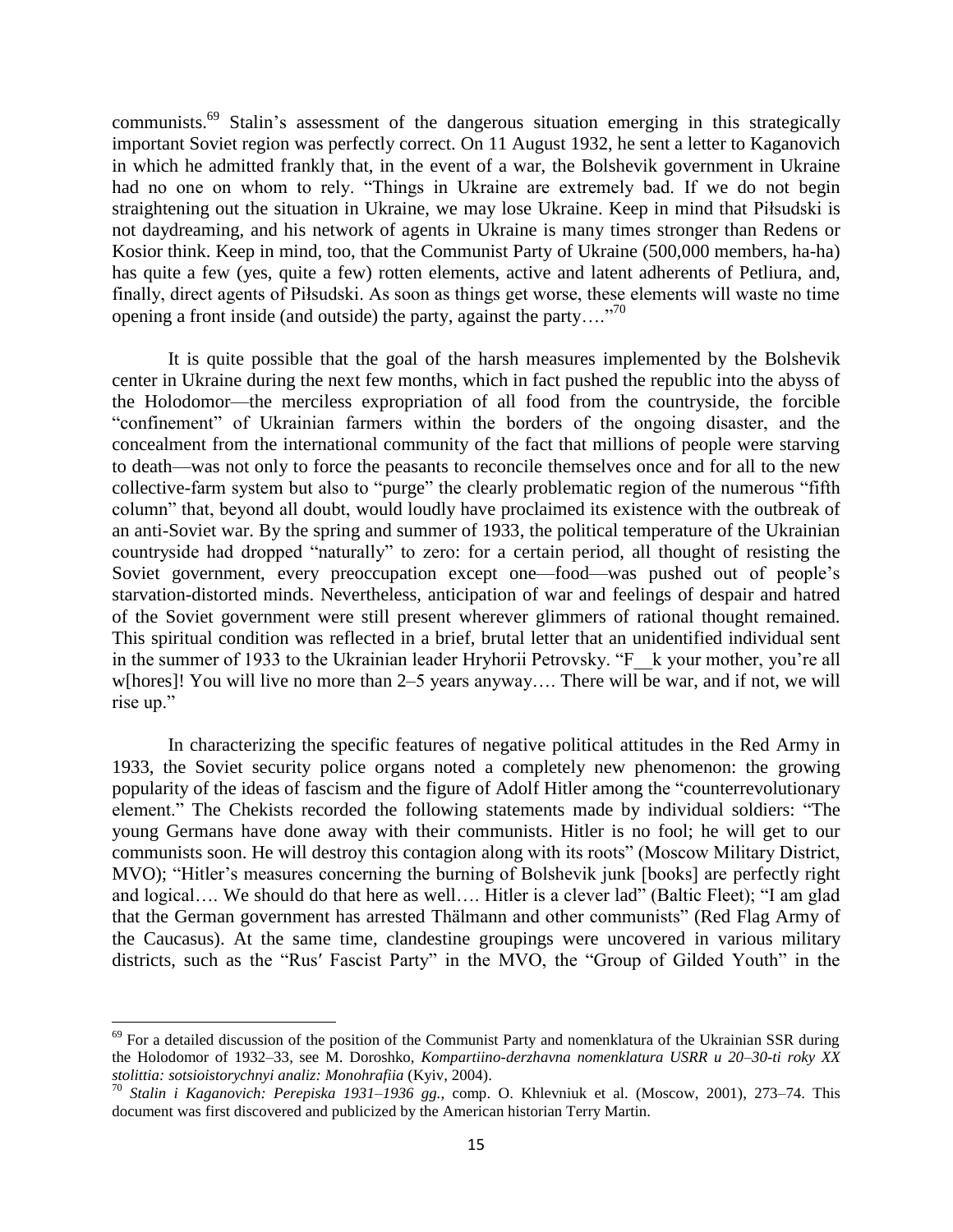Leningrad Military District (LVO), and others whose members were basing their plans on the probability of war between Nazi Germany and the USSR.

The spread of pro-Nazi sympathies from 1933 on was noted not only in the ranks of the Red Army but also among part of the civilian population, particularly German colonists. The invariable cause underlying these qualitatively new expressions of anti-Soviet feeling was, first and foremost, Hitler's avowed anticommunism, and the singular factor that provoked their overt manifestation was the so-called "Hitler relief" to the starving, which, as early as the fall of 1933, encompassed practically all German national districts in the Ukrainian SSR, becoming exceptionally broad in scope, as Communist Party organs themselves admitted.

It should be noted that Hitler's coming to power in January 1933 and his proclaimed strategy of extirpating communism throughout the world raised something of an alarm in Moscow. For a time, however, Stalin did not regard the National Socialists as serious actors in the political arena and continued to nurture hopes of prolonging the fruitful Soviet-German cooperation established in the previous decade.<sup>71</sup> Clearly, it is this circumstance that accounts for the Soviet leadership's initially indulgent attitude to the very idea of the Germans engaging in philanthropy on Soviet territory, notwithstanding the stringent information blockade on the subject of the famine and the ban on international humanitarian assistance.

It soon became clear, however, that this "magnanimous concession" to the Soviets' erstwhile secret partners was leading to grave political complications for the Stalin regime. According to secret-police organs, the assistance provided to Soviet Germans by the government bodies and numerous civic committees of Germany promptly took on the character of a "blatant fascist political campaign."<sup>72</sup> The Soviet government was considerably irked by the activities of the German consulates in Kyiv and Odesa, besieged by hordes of colonists pleading to be liberated from the Bolshevik yoke. Neither did the Chekists fail to note that consulate employees were having quiet talks with individual colonists about the inevitability of war between Germany and the USSR. Letters sent by Ukrainian Germans to their families in Germany were filled with complaints about their miserable life under the Soviets and blatant pro-Nazi sympathies. One correspondent stated: "We have no fatherland here; everything has been taken from us; we are being persecuted everywhere. Help, save us from the famine.<sup>73</sup> The author of another letter declared: "Talk to Hitler. Our hearts gravitate to him; the entire Russian [*sic*] peasantry without exception worships him." Here and there in the German colonies, anti-Soviet moods were in the air: in an effort to avoid missing important news from Nazi Germany, local schoolteachers organized collective listening to the radio for pupils and their parents, during which they heard speeches of German leaders, or collective reading of the fascist press obtained from the German consulates. Protesting against Soviet government terror, Soviet German peasants frequently refused to work and wrote declarations en masse about leaving the collective farms. Against this background, the "counterrevolutionary sallies" of colonists' children seemed almost natural: for

l

 $71$  Among the distinguished guests standing on the podium set up next to the Mausoleum during the military parade that took place on Red Square on 1 May 1933 were Otto Hartmann, the German military attaché in the USSR, and a number of directors of German defense firms who had been invited by Voroshilov (RGVA, fond 33987, op. 3, d. 458, fol. 35, cited in D′iakov and Bushueva, *Fashistskii mech kovalsia v SSSR*, 316).

 $72$  TsDAHO Ukraïny, fond 1, op. 20, spr. 6426, fol. 7.

 $^{73}$  TsDAHO Ukraïny, fond 1, op. 20, spr. 6426, fol. 2.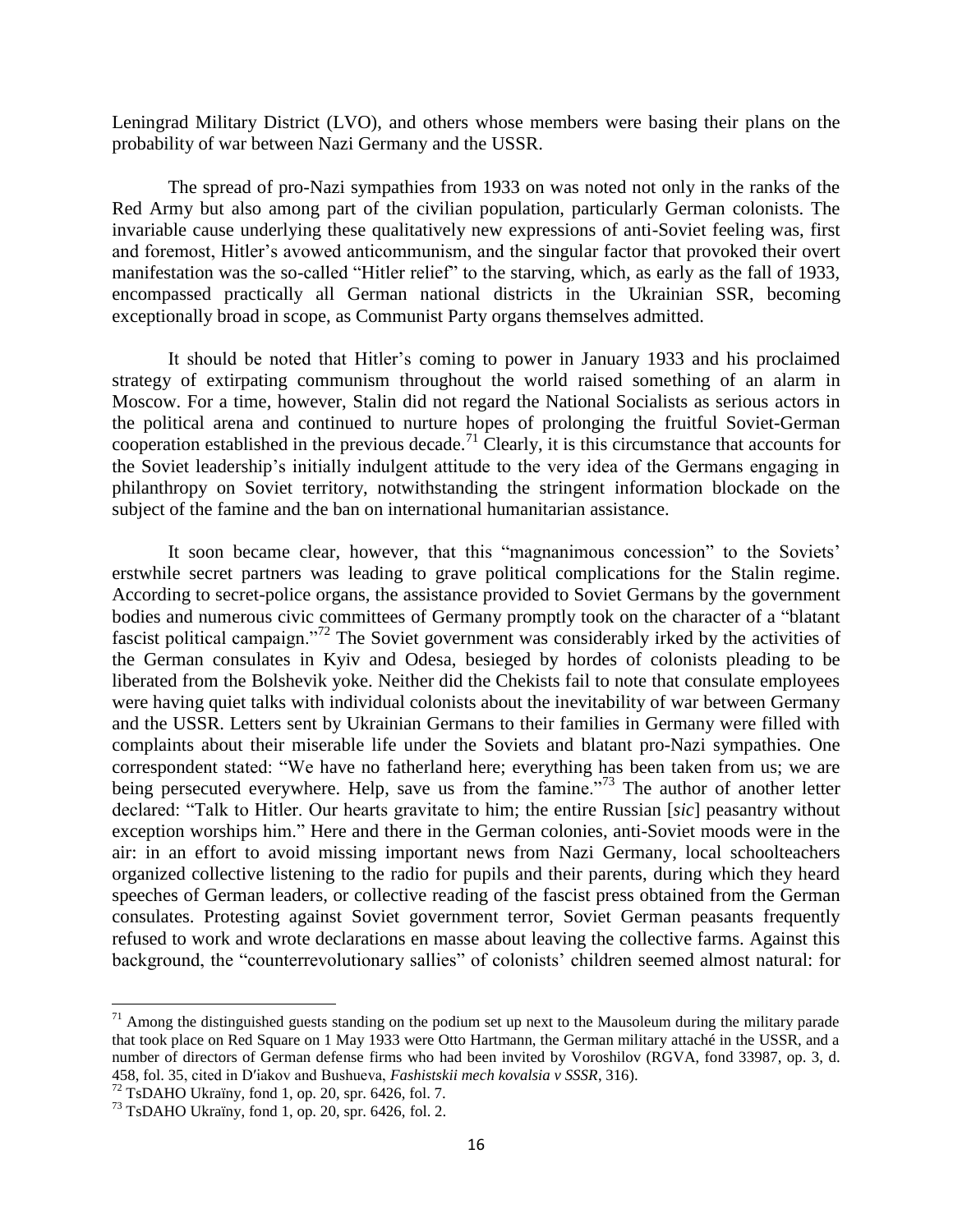example, on the wall of the Hallstatt school in Karl-Libknekht county, schoolchildren scrawled "Long live Hitler!" Pupils of the Oleksandrivka school in Pulyn county offered the following eloquent reason for refusing the hot breakfasts offered by the authorities: "We do not need Bolshevik bread. Hitler helps us enough."<sup>74</sup>

A logical extension of the domestic political complications surrounding the question of "Hitler relief" was the anti-Soviet campaign, unprecedented in scope, that was launched in Germany itself.<sup>75</sup>Its key features were publications in the German press, bursting with information about the horrific famine unleashed by the Bolsheviks; photography exhibits featuring pictures of starving people, "starvation letters," and food surrogates; huge demonstrations to protest the communists' persecution of the Germans' "blood brothers"; and the "personal baiting" of Soviet diplomats, including the foreign minister, Maksim Litvinov, and the like. In a speech delivered in the fall of 1933, Hitler mentioned the many thousands of Soviet Germans who had starved to death, which forced the Soviet side to issue an official protest condemning this "insulting assessment of the domestic situation" in the USSR.<sup>76</sup>

To be sure, the starvation of Soviet Germans was by no means the only topic whose amplification increasingly reinforced Stalin's conviction that the nearly decade-long secret Soviet-German alliance was fading into the past. The fact that Nazi Germany was becoming one of the most powerful strategic enemies of the USSR and the circumstance that in a future war with the Third Reich the "Ukrainian card"— a losing proposition a priori for the Bolsheviks might well be played were also confirmed by frequent declarations on the part of Hitler and his associates about the importance of Ukraine in the context of future German policy in the East. Further indications to this effect were the visible intensification of activity by Ukrainian émigré organizations such as the Organization of Ukrainian Nationalists, headed by Yevhen Konovalets, whose leaders nurtured hopes of German assistance in furthering the cause of Ukrainian liberation, $^{77}$  as well as the sympathies uncovered by the GPU (the reorientation of national circles on Germany as the main source of assistance) and, finally, the Stalin regime's realization of potential disloyalty on the part of the Ukrainian population, whose protests had diminished significantly as a result of the horrific Holodomor, but only outwardly, for they had passed into hidden forms that were safer for their bearers.

The Stalinist leadership treated the emergence of the new foreign threat with the utmost gravity. Moscow's active drift toward the Western democracies was a direct response to the growing aggression of Nazi Germany. In early July 1933, the USSR signed separate nonaggression pacts with Afghanistan, Estonia, Latvia, Persia, Poland, Romania, and Turkey,<sup>78</sup>

 $\overline{\phantom{a}}$ <sup>74</sup> TsDAHO Ukraïny, fond 1, op. 20, spr. 5426, fol. 20.

<sup>&</sup>lt;sup>75</sup> In a speech delivered on 31 December 1933, the plenipotentiary representative of the USSR in Germany declared: "A campaign about the so-called 'famine' in the USSR, which continues to this day, has been going onsince July 1933. In its sweep and breadth, this campaign is unprecedented in the history of anti-Soviet campaigns" (D′iakov and Bushueva, *Fashistskii mech kovalsia v SSSR*, 340–41).

<sup>76</sup> *Dokumenty vneshnei politiki SSSR*, 21 vols. (Moscow, 1957–77), 16: 148 –49.

<sup>77</sup> For a discussion of Hitler's attitude to the "Ukrainian question" and the policies of Ukrainian émigré organizations, first and foremost the OUN, concerning a German-Ukrainian alliance and the foreign-policy guidelines of the Ukrainian emigration, see A. Kentii, *Narysy istoriï Orhanizatsiï ukraïns′kykh natsionalistiv: 1929– 1941 rr.* (Kyiv, 1998).

<sup>78</sup> Ken and Rupasov, *Politbiuro TsK VKP(b)*, 243.